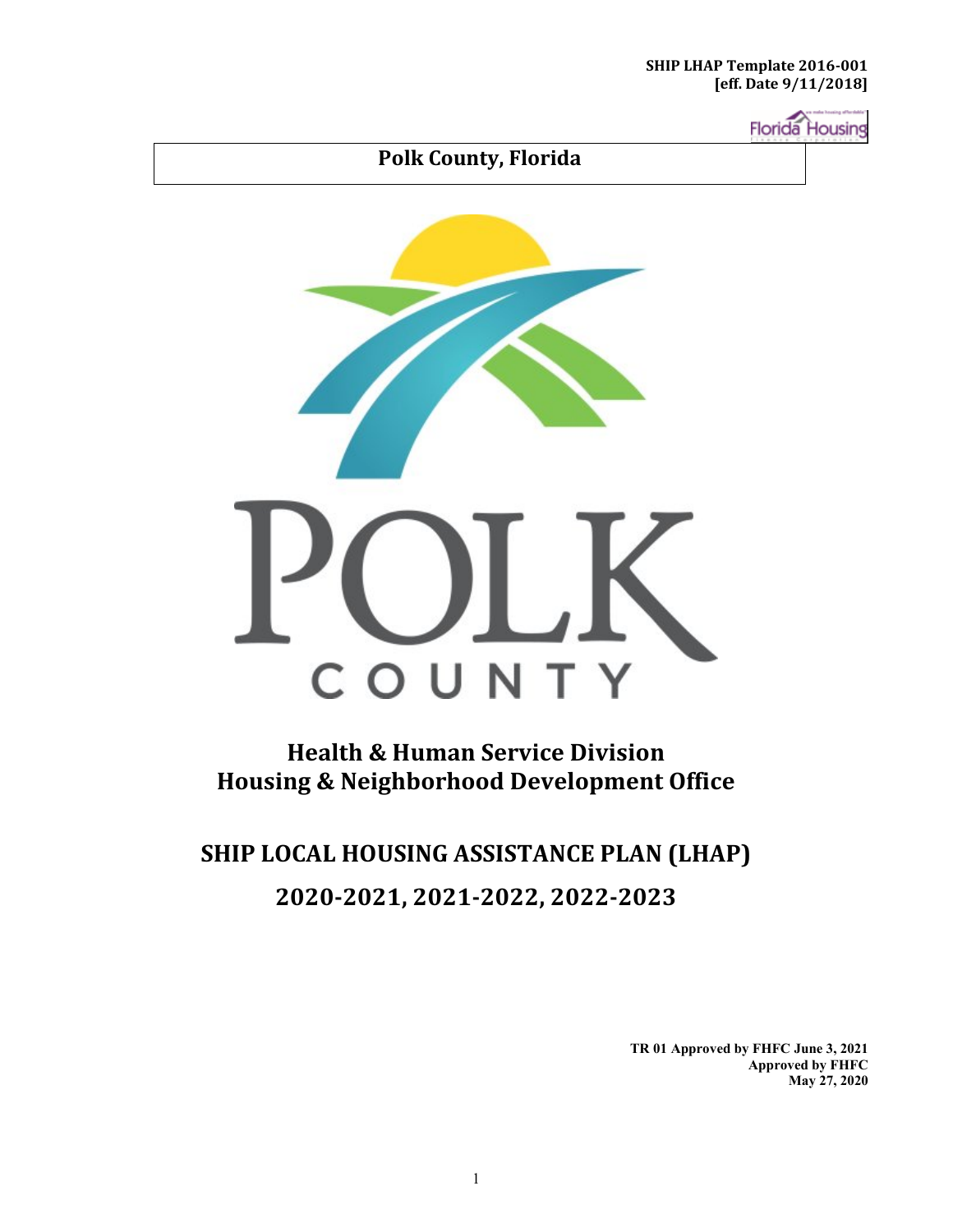

### **Table of Contents**

| <b>Description</b>                                                                                                                                                                                        | Page #    |
|-----------------------------------------------------------------------------------------------------------------------------------------------------------------------------------------------------------|-----------|
| <b>Section I. Program Details</b>                                                                                                                                                                         | $3 - 7$   |
| <b>Section II. LHAP Strategies</b>                                                                                                                                                                        |           |
| A. Purchase Assistance                                                                                                                                                                                    | $7 - 8$   |
| <b>B. Demolition/Reconstruction</b>                                                                                                                                                                       | $8 - 9$   |
| C. Owner Occupied Rehabilitation-(Minor and Major Repairs)                                                                                                                                                | $10 - 11$ |
| D. New Construction and Redevelopment-Homeownership                                                                                                                                                       | $11 - 13$ |
| E. Rental Development                                                                                                                                                                                     | $13 - 14$ |
| F. Rapid Rehousing Assistance and Homeless Prevention-Rental                                                                                                                                              | 14-15     |
| G. Foreclosure Prevention                                                                                                                                                                                 | $15 - 16$ |
| H. Disaster Repair/Mitigation                                                                                                                                                                             | $16 - 17$ |
| <b>Section III. Incentive Strategies</b>                                                                                                                                                                  |           |
| A. Expedited Permitting                                                                                                                                                                                   | 17        |
| <b>B. Ongoing Review Process</b>                                                                                                                                                                          | 18        |
| C. Other Incentive Strategies Adopted                                                                                                                                                                     | 18-22     |
| <b>Waiver of Impact Fees</b><br>Inventory of Publicly Owned Land Suitable for Affordable Housing<br>The Support of Development near Transportation Hubs, Employment Centers and<br>Mixed-Use Developments |           |
| <b>Exhibits</b>                                                                                                                                                                                           | 23-38     |
| Administrative Budget for each fiscal year covered in the Plan<br>A.                                                                                                                                      |           |
| Timeline for Estimated Encumbrance and Expenditure<br>В.                                                                                                                                                  |           |
| C.<br>Housing Delivery Goals Chart (HDGC) For Each Fiscal Year Covered in the plan                                                                                                                        |           |
| <b>Signed LHAP Certification</b><br>D.                                                                                                                                                                    |           |
| Signed, dated, witnessed or attested adopting resolution<br>Е.                                                                                                                                            |           |
| Ordinance: (If changed from the original creating ordinance)<br>F.                                                                                                                                        |           |
| G.<br><b>Interlocal Agreement</b>                                                                                                                                                                         |           |
| Η.<br>Other Documents Incorporated by Reference<br>SHIP Purchase Price Limits and B. Polk County Subordination Policy                                                                                     |           |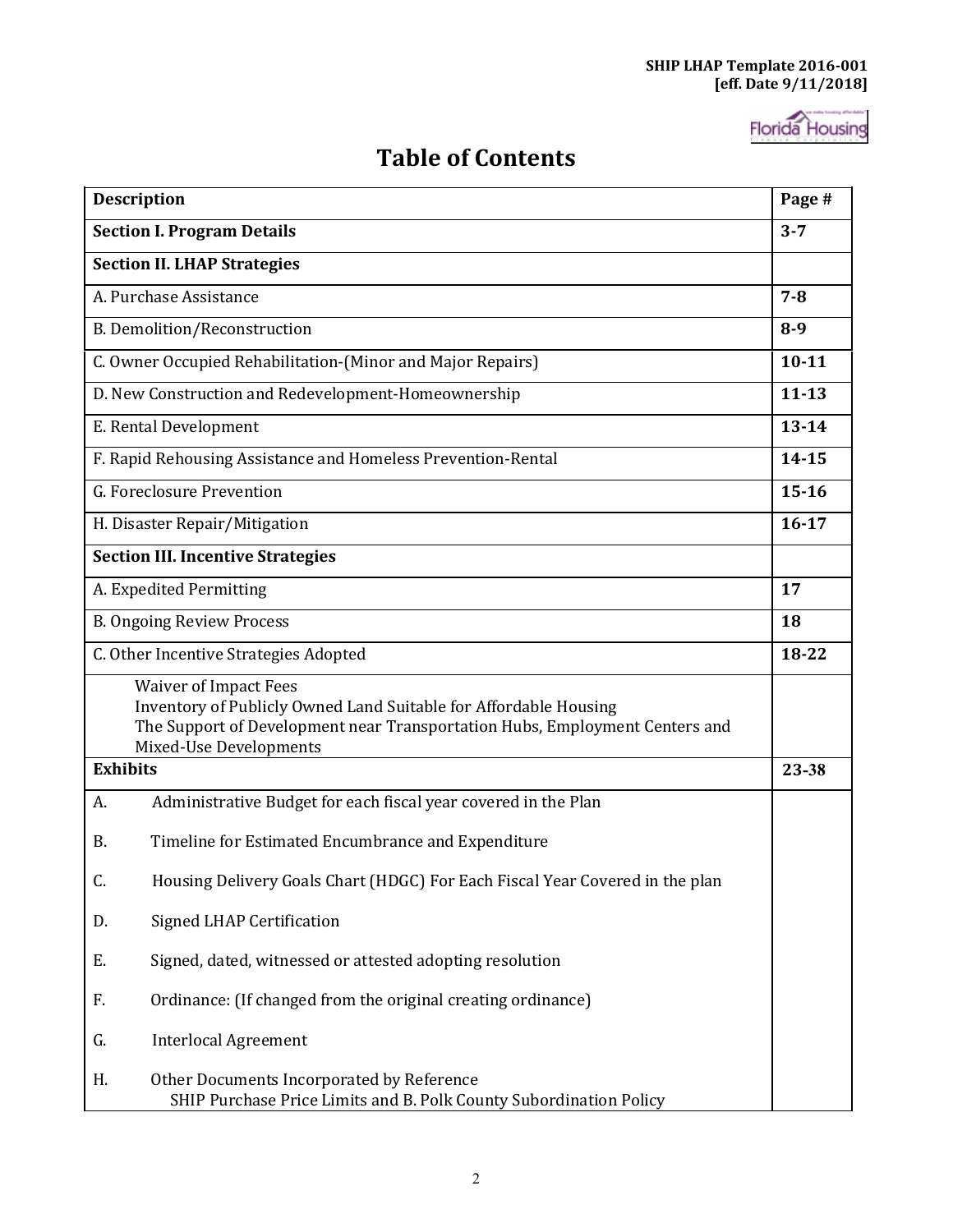### **I. Program Details:**

#### **A. LG(s)**

| Name of Local Government                  | Polk County, a political subdivision of the State of Florida |
|-------------------------------------------|--------------------------------------------------------------|
| Does this LHAP contain an interlocal      | N <sub>0</sub>                                               |
| agreement?                                |                                                              |
| If yes, name of other local government(s) | N/A                                                          |

#### **B. Purpose of the program:**

- To meet the housing needs of the very low, low and moderate-income households;
- To expand production of and preserve affordable housing; and
- To further the housing element of the local government comprehensive plan specific to affordable housing.
- **C. Fiscal years covered by the Plan:** 2020-2021, 2021-2022, 2022-2023
- **D. Governance:** The SHIP Program is established in accordance with Section 420.907-9079, Florida Statutes and Chapter 67-37, Florida Administrative Code. Cities and Counties must be in compliance with these applicable statutes, rules and any additional requirements as established through the Legislative process.
- **E. Local Housing Partnership:** The SHIP Program encourages building active partnerships between government, lending institutions, builders and developers, not-for-profit and community-based housing providers and service organizations, providers of professional services related to affordable housing, advocates for low-income persons, real estate professionals, persons or entities that can provide housing or support services and lead agencies of the local continuums of care.
- and private funds to reduce the cost of housing. SHIP funds may be leveraged with or used to **F. Leveraging:** The Plan is intended to increase the availability of affordable residential units by combining local resources and cost saving measures into a local housing partnership and using public<br>and private funds to reduce the cost of housing. SHIP funds may be leveraged with or used to supplement other Florida Housing Finance Corporation programs and to provide local match to obtain federal housing grants or programs.
- the local newspaper in the advertising of the Local Housing Assistance Plan and the Notice of Funding **G. Public Input**: Public input was solicited through face to face meetings with housing providers, social service providers and local lenders and neighborhood associations. Public input was solicited through Availability.
- **H. Advertising and Outreach:** SHIP funding availability shall be advertised in a newspaper of general circulation and periodicals serving ethnic and diverse neighborhoods, at least 30 days before the beginning of the application period. If no funding is available due to a waiting list, no notice of funding availability is required.
- **I. Waiting List/Priorities:** A waiting list will be established when there are eligible applicants for strategies that no longer have funding available. Those households on the waiting list will be notified of their status. Applicants will be maintained in an order that is consistent with the time completed applications were submitted as well as any established funding priorities as described in this plan.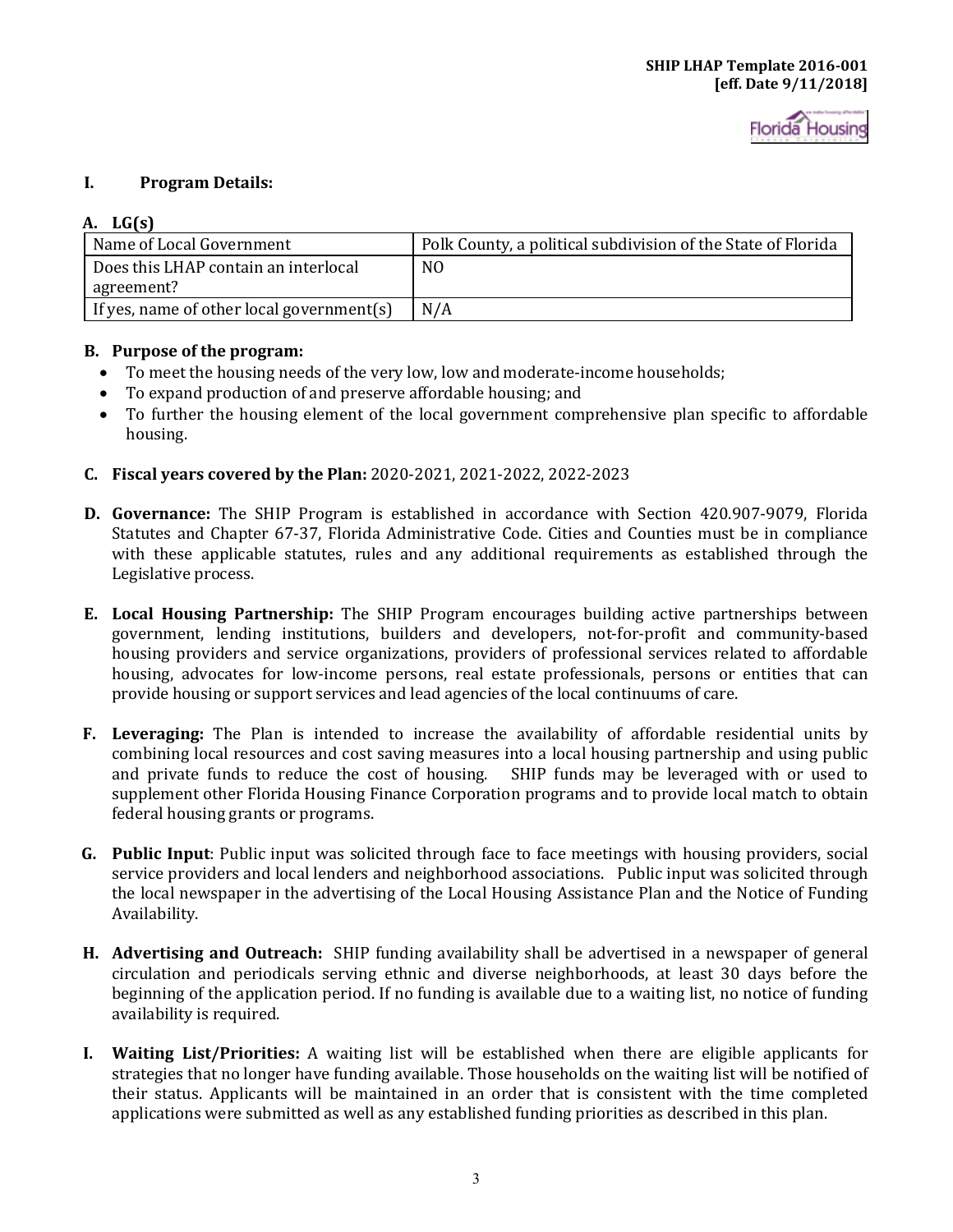

The following priorities for funding (very low income, Special Needs, etc.) described/listed here apply to all strategies unless otherwise stated in an individual strategy in Section II:

The County will accept applications during the advertised "Application Period" which will be 30 days from the publication of the Notice of Funding Availability advertisement . Applications will be placed in order of receipt and separated based on strategy applied for. When funds are available for a particular strategy, the applicants from the waiting list will be contacted to complete/update the application for SHIP assistance. Applicants will be placed in the queue for assistance once they have provided all required documentation and been deemed SHIP eligible.

Ranking Priority:

- 1. Special Needs Households
	- a. Very low
	- b. Low<br>c. Mode
	- Moderate
- 2. After Special Needs Set-asides are met<br>a. Very Low
	- a. Very Low
	- b. Low<br>c. Mod
	- Moderate

3. For the Demolition/Reconstruction Strategy priority will be given to those homes that are owned by the elderly defined as over age 62.

- **J. Discrimination:** In accordance with the provisions of [ss.760.20-760.37](http://www.leg.state.fl.us/statutes/index.cfm?App_mode=Display_Statute&URL=0700-0799/0760/0760PartIIContentsIndex.html&StatuteYear=2018&Title=%2D%3E2016%2D%3EChapter%20760%2D%3EPart%20II), it is unlawful to discriminate on the basis of race, color, religion, sex, national origin, age, handicap, or marital status in the award application process for eligible housing.
- **K. Support Services and Counseling:** Support services are available from various sources. Available support services may include, but are not limited to: Homeownership Counseling (Pre and Post), Credit Counseling, Tenant Counseling, Foreclosure Counseling and Transportation.
- 90% of the average area purchase price in the statistical area in which the eligible housing is located. **L. Purchase Price Limits:** The sales price or value of new or existing eligible housing may not exceed Such average area purchase price may be that calculated for any 12-month period beginning not earlier than the fourth calendar year prior to the year in which the award occurs. The sales price of new and existing units, which can be lower but may not exceed 90% of the median area purchase price established by the U.S. Treasury Department or as described above.

The methodology used is:

| 1.11011100110010110100001101 |  |
|------------------------------|--|
| U.S. Treasury Department     |  |
| Local HFA Numbers            |  |

**M. Income Limits, Rent Limits and Affordability:** The Income and Rent Limits used in the SHIP Program are updated annually by the Department of Housing and Urban Development and posted at [www.floridahousing.org.](http://www.floridahousing.org/) 

*"Affordable" means that monthly rents or mortgage payments including taxes and insurance do not*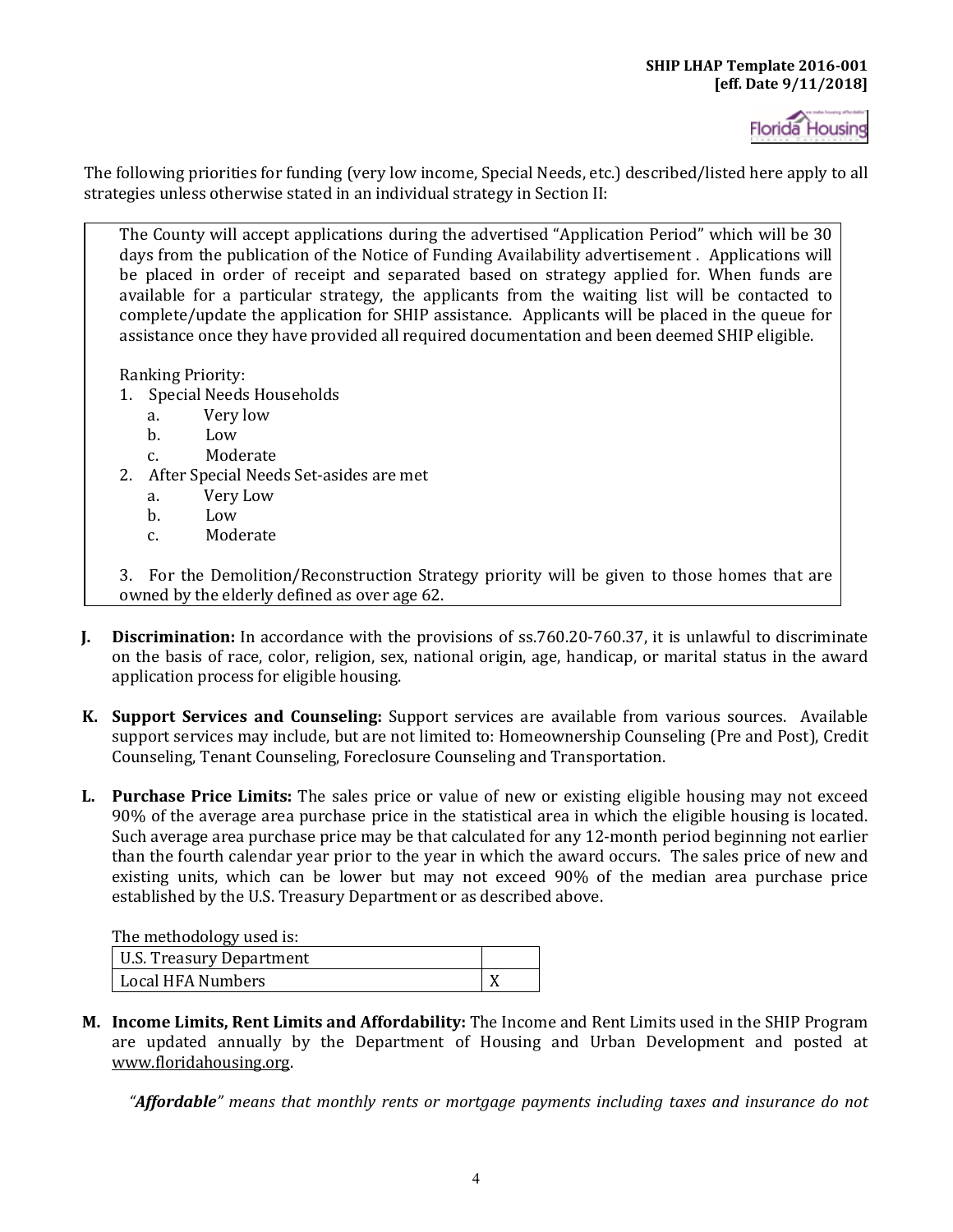Florida Housing

*exceed 30 percent of that amount which represents the percentage of the median annual gross income for the households as indicated in Sections 420.9071, F.S. However, it is not the intent to limit an individual household's ability to devote more than 30% of its income for housing, and housing for which a household devotes more than 30% of its income shall be deemed Affordable if the first institutional mortgage lender is satisfied that the household can afford mortgage payments in excess of the 30% benchmark and in the case of rental housing does not exceed those rental limits adjusted for bedroom size.* 

- **N. Welfare Transition Program:** Should an eligible sponsor be used, a qualification system and selection criteria for applications for Awards to eligible sponsors shall be developed, which includes a description that demonstrates how eligible sponsors that employ personnel from the Welfare Transition Program will be given preference in the selection process.
- **O. Monitoring and First Right of Refusal:** In the case of rental housing, the staff and any entity that has housing financing authority may rely on such monitoring and determination of tenant eligibility. annual monitoring and determination of tenant eligibility requirements. Tenant eligibility will be administrative authority for implementing the local housing assistance plan assisting rental developments shall annually monitor and determine tenant eligibility or, to the extent another governmental entity provides periodic monitoring and determination, a municipality, county or local However, any loan or grant in the original amount of \$10,000 or less shall not be subject to these monitored annually for no less than 15 years or the term of assistance whichever is longer unless as specified above. Eligible sponsors that offer rental housing for sale before 15 years or that have remaining mortgages funded under this program must give a first right of refusal to eligible nonprofit organizations for purchase at the current market value for continued occupancy by eligible persons.
- **P. Administrative Budget:** A line-item budget is attached as Exhibit A. The city/county finds that the moneys deposited in the local housing assistance trust fund are necessary to administer and implement the local housing assistance plan.

*Section 420.9075 Florida Statute and Chapter 67-37, Florida Administrative Code, states: "A county or an eligible municipality may not exceed the 5 percent limitation on administrative costs, unless its governing body finds, by resolution, that 5 percent of the local housing distribution plus 5 percent of program income is insufficient to adequately pay the necessary costs of administering the local housing assistance plan."* 

*Section 420.9075 Florida Statute and Chapter 67-37, Florida Administrative Code, further states: "The cost of administering the program may not exceed 10 percent of the local housing distribution plus 5 percent of program income deposited into the trust fund, except that small counties, as defined in s. 120.52(19), and eligible municipalities receiving a local housing distribution of up to \$350,000 may use up to 10 percent of program income for administrative costs." The applicable local jurisdiction has adopted the above findings in the resolution attached as Exhibit E.*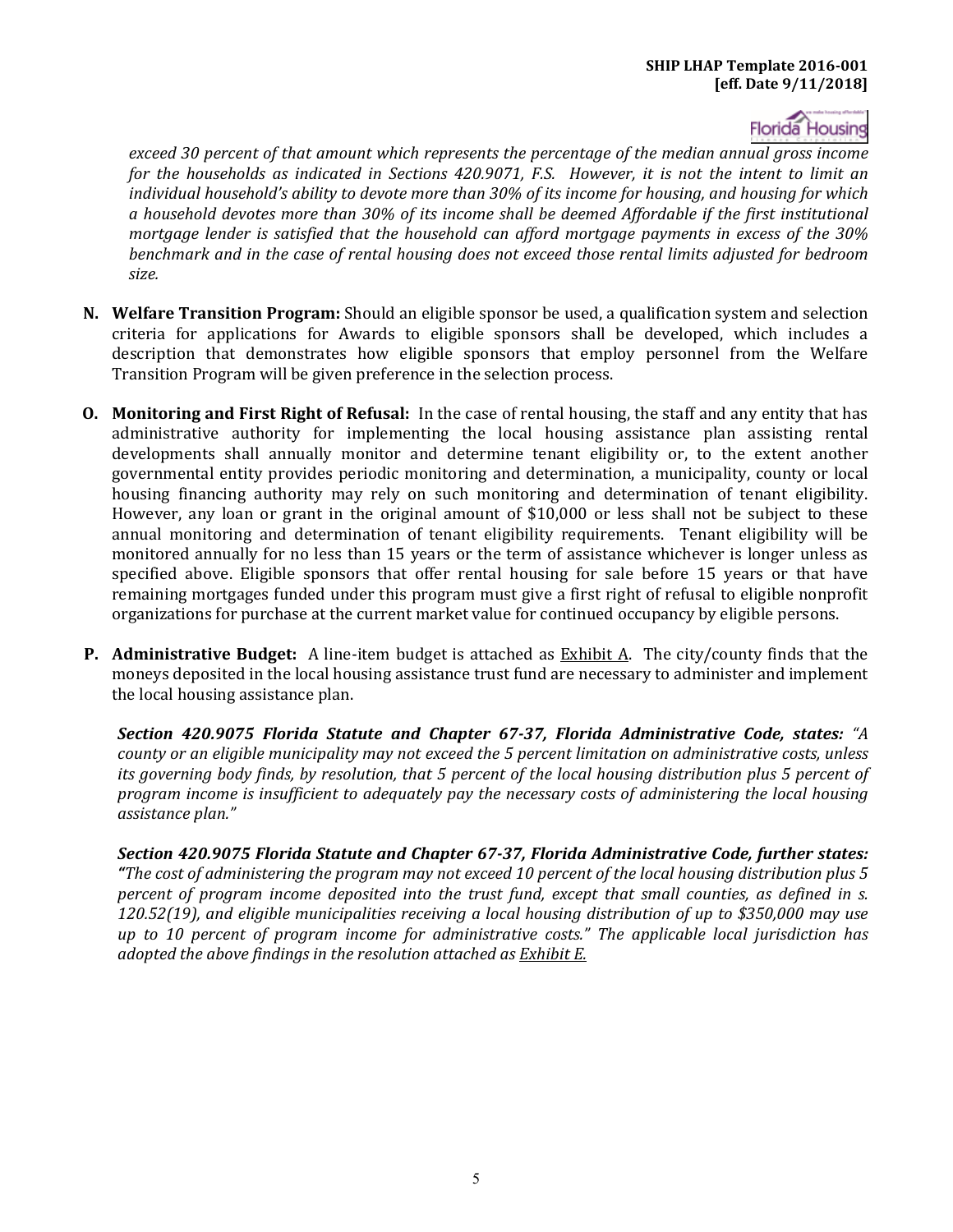

| Entity                           | <b>Duties</b>                                                                                                                                                              | <b>Admin. Fee</b><br>Percentage |
|----------------------------------|----------------------------------------------------------------------------------------------------------------------------------------------------------------------------|---------------------------------|
| Local Government                 | Polk County will advertise county wide for eligible<br>subrecipients that are interested in participating<br>in Polk County's down payment assistance<br>delivery program. | 100 %                           |
| Third Party Entity/Sub-recipient | N/A                                                                                                                                                                        | 0%                              |

**Q. Program Administration:** Administration of the local housing assistance plan will be performed by:

- following definition will apply: *An individual who has had no ownership in a principal residence during*  **R. First-time Homebuyer Definition:** For any strategies designed for first-time homebuyers, the *the 3-year period ending on the date of purchase of the property. This includes a spouse (if either meets the above test, they are considered first-time homebuyers). A single parent who has only owned a home with a former spouse while married. An individual who is a displaced homemaker and has only owned with a spouse. An individual who has only owned a principal residence not permanently affixed to a permanent foundation in accordance with applicable regulations. An individual who has only owned a property that was not in compliance with state, local or model building codes and which cannot be brought into compliance for less than the cost of constructing a permanent structure.*
- write-ups, title work, and draw inspections. There costs are non-administrative and are capped at **S. Project Delivery Costs:***)* Project Delivery Costs include but not limited to home inspections, work \$7,000 for rehabilitation and are included in the award amount. The Down Payment and Closing Costs assistance per applicant is \$2,000.
- **T. Essential Service Personnel Definition (ESP): ESP includes** teachers and educators, other school district, community college, and university employees, police and fire personnel, health care personnel, and skilled building trades personnel.
- **U. Describe efforts to incorporate Green Building and Energy Saving products and processes:** 
	- 1. Low or No-VOC paint for all interior walls (Low-VOC means 50 grams per liter or less for flat paint; 150 grams per liter or less for non-flat paint);
	- 2. Low-flow water fixtures in bathrooms—WaterSense labeled products or the following specifications:<br>a. Toilets: 1
		- a. Toilets: 1.6 gallons/flush or less,<br>b. Faucets: 1.5 gallons/minute or le
		- Faucets: 1.5 gallons/minute or less,
		- c. Showerheads: 2.2 gallons/minute or less;
	- 3. Energy Star qualified refrigerator;<br>4. Energy Star qualified exhaust fans
	- 4. Energy Star qualified exhaust fans in all bathrooms; and<br>5. Air conditioning: Minimum SEER of 14.
	- 5. Air conditioning: Minimum SEER of 14.
- **V. Describe efforts to meet the 20% Special Needs set-aside:** The 20% Special Needs set-aside will be met through the Owner-Occupied Rehabilitation and Demolition/Reconstruction.
- **W. Describe efforts to reduce homelessness:** The County will work with agencies serving local homeless

populations including the Homeless Coalition of Polk County and the Lakeland, Winter Haven/Polk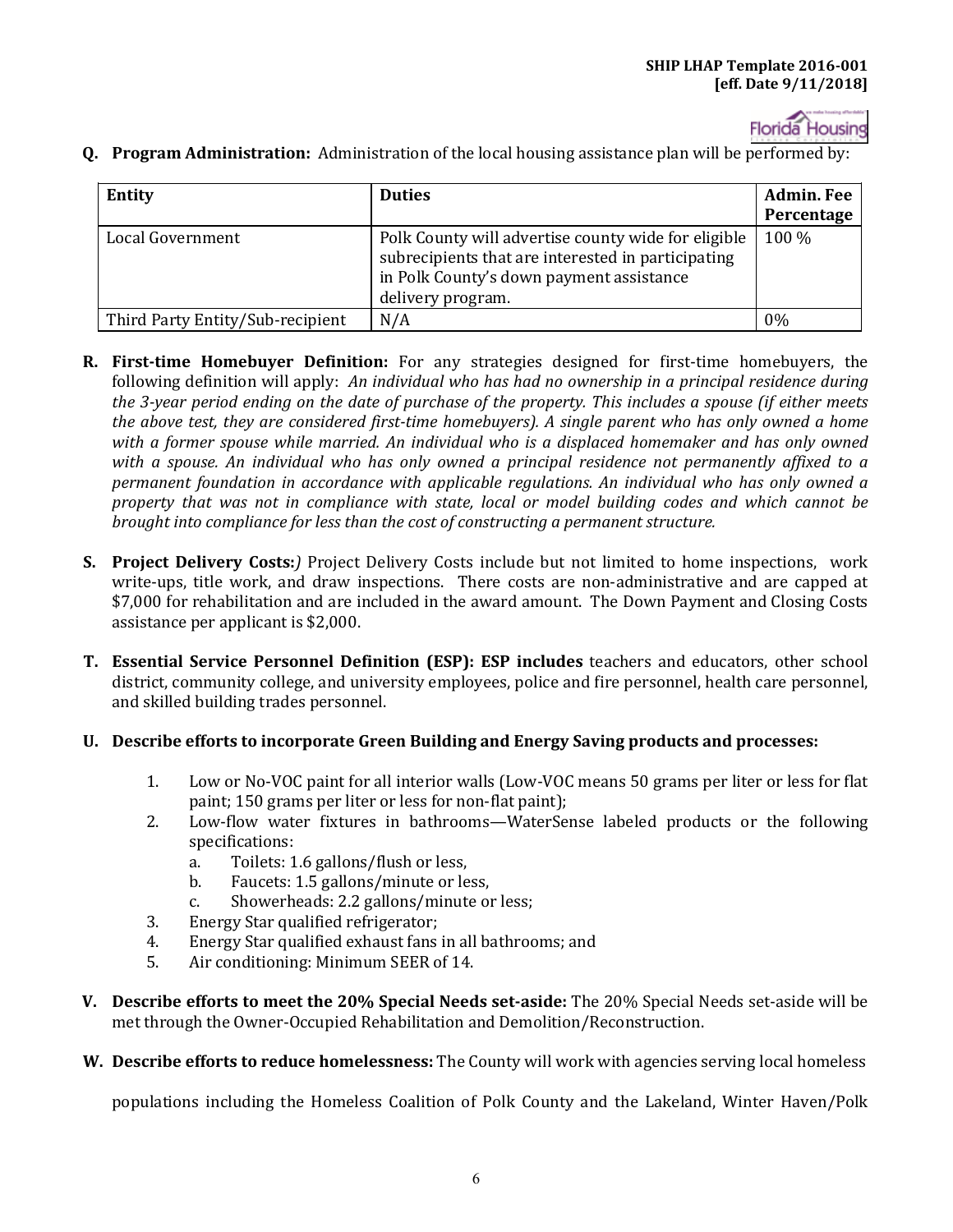**Florida Housing** 

County Continuum of Care members. Assistance is primarily through rental assistance to place individuals or families in rental or transitional housing for the purpose of providing a stable housing situation for up to twelve months. HND staff stays updated about funding sources to pay past due rents and offer move in assistance. The HND Office works closely with the lead agency of the Continuum of Care so that housing programs are complementary and not duplicative or working at cross purposes.

 to local homeless assistance providers under a Request for Application (RFA) process. Funds awarded provided by an ESG Subrecipient. HND Staff makes referrals to the Polk County Veterans Services office Polk County receives federal Emergency Solutions Grant (ESG) Funds each year which is passed through are used by local Emergency Shelters for operations and essential services. Rental assistance may be and resources available to homeless veterans.

#### **Section II. LHAP Strategies**:

#### **A. Purchase Assistance** Code 1, 2 **Code 1, 2 Code 1, 2 Code 1, 2**

a. Summary: SHIP funds will be awarded for down payment and closing costs to households to purchase a newly constructed or existing home. A newly constructed home must have received a certificate of occupancy within the last twelve months.

- b. Fiscal Years Covered: 2020-2021, 2021-2022, 2022-2023
- c. Income Categories to be served: Very low, low and moderate
- d. Maximum award:

| Very Low: | \$30,000 |
|-----------|----------|
| Low:      | \$20,000 |
| Moderate: | \$15,000 |

- e. Terms:
	- 1. Repayment loan/deferred loan/grant: Funds will be awarded as a deferred subordinate loan secured by a recorded subordinate mortgage and note.
	- 2. Interest Rate: 0%
	- 3. Years in loan term: 5 Years
	- 4. Forgiveness: Loan is forgiven at the end of the 5th year.
	- 5. Repayment: Not required as long as the loan is in good standing.
	- 6. Default: The loan will be determined to be in default if any of the following occurs during the Loan term: loss of homeowner's insurance, sale, transfer, or conveyance of property; conversion to a rental property; loss of homestead exemption status; or failure to occupy the home as primary residence, failure to pay property taxes. If any of these occur, the outstanding balance will be due and payable. Closing costs assistance will be provided as a grant up to \$8,000 as part of the maximum award. In cases where the combined loan to value exceeds 100%, the amount over 110% may not be subject to recapture, per the requirements of the first mortgage holder.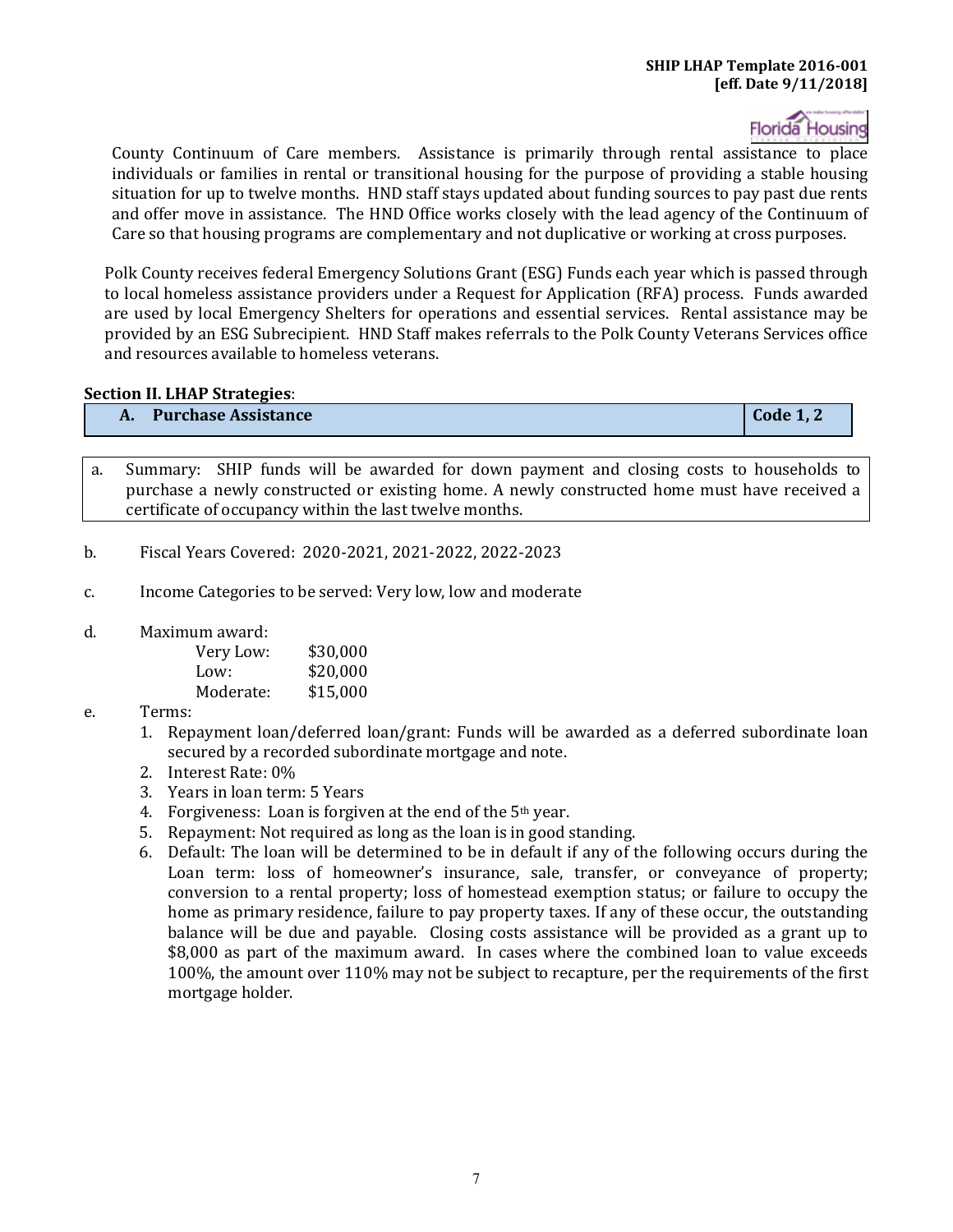In cases where the qualifying homeowner(s) die(s) during the loan term, the loan may be assumed by a SHIP eligible heir who will occupy the home as a primary residence. If the legal heir is not SHIP eligible or chooses not to occupy the home, the outstanding balance of the loan will be due and payable.

If the home is foreclosed on by a superior mortgage holder, the county will make an effort to recapture funds through the legal process if it is determined that adequate funds may be available to justify pursuing a repayment.

f. Recipient/Tenant Selection Criteria: Applicants will be ranked for assistance based on a firstqualified, first-served basis with the priorities as outlined in Section I. Waiting List/Priorities. The homebuyer must meet the following qualifications:

- 1. Qualify for a first mortgage through a qualified lender or approved not for profit sponsor providing first mortgage financing;
- 2. Complete a HUD certified homebuyer education class within the 18 months prior to closing;
- 3. Contribute a minimum of \$750 toward the purchase of the home.
- 4. In all cases, the buyer receives the benefit of SHIP assistance in the form of reduced purchase price and classified as a first time homebuyer (no ownership during the 3-year period of the closing date.)
- g. Sponsor Selection Criteria: Polk County will advertise county wide for eligible sponsors that are interested in participating in Polk County's down payment assistance delivery program.

This program may be implemented by a single entity or a consortium of eligible sponsors. The eligible sponsors or eligible subrecipients will be chosen by an RFP process. The successful respondents will have a proven record with the administration of very low, low, and moderateincome home buyer programs. In addition, they will have successfully demonstrated capacity to handle the administrative process for the anticipated number of loans, and will ensure the required home buyer education criteria have been met for each client. The ability to leverage private dollars/in kind services will be an advantage to the successful respondent. All eligible sponsors must attend Florida Housing Coalition (FHC) SHIP training. Eligible sponsors employing Welfare Transition Program personnel will be given preference in the selection process.

h. Additional Information: Mobile Homes are not eligible for purchase under this program.

 funds. The Polk County Subordination Policy is attached in Exhibit H. The County has a Subordination Policy if there is a request to subordinate purchase assistance

## **B.** Demolition/Reconstruction **Code 4 Code 4**

a. Summary: SHIP funds will be used to provide replacement housing for eligible owner-occupied homes once the evaluation of costs for the rehabilitation exceeds fifty percent (50%) of the value of the existing housing unit. Only those dwellings occupied by eligible home-owners wishing to participate in a voluntary demolition program will be considered qualified for replacement if: 1. The home is found to be unfit for human habitation in accordance with standards set forth in the current Florida Building Code.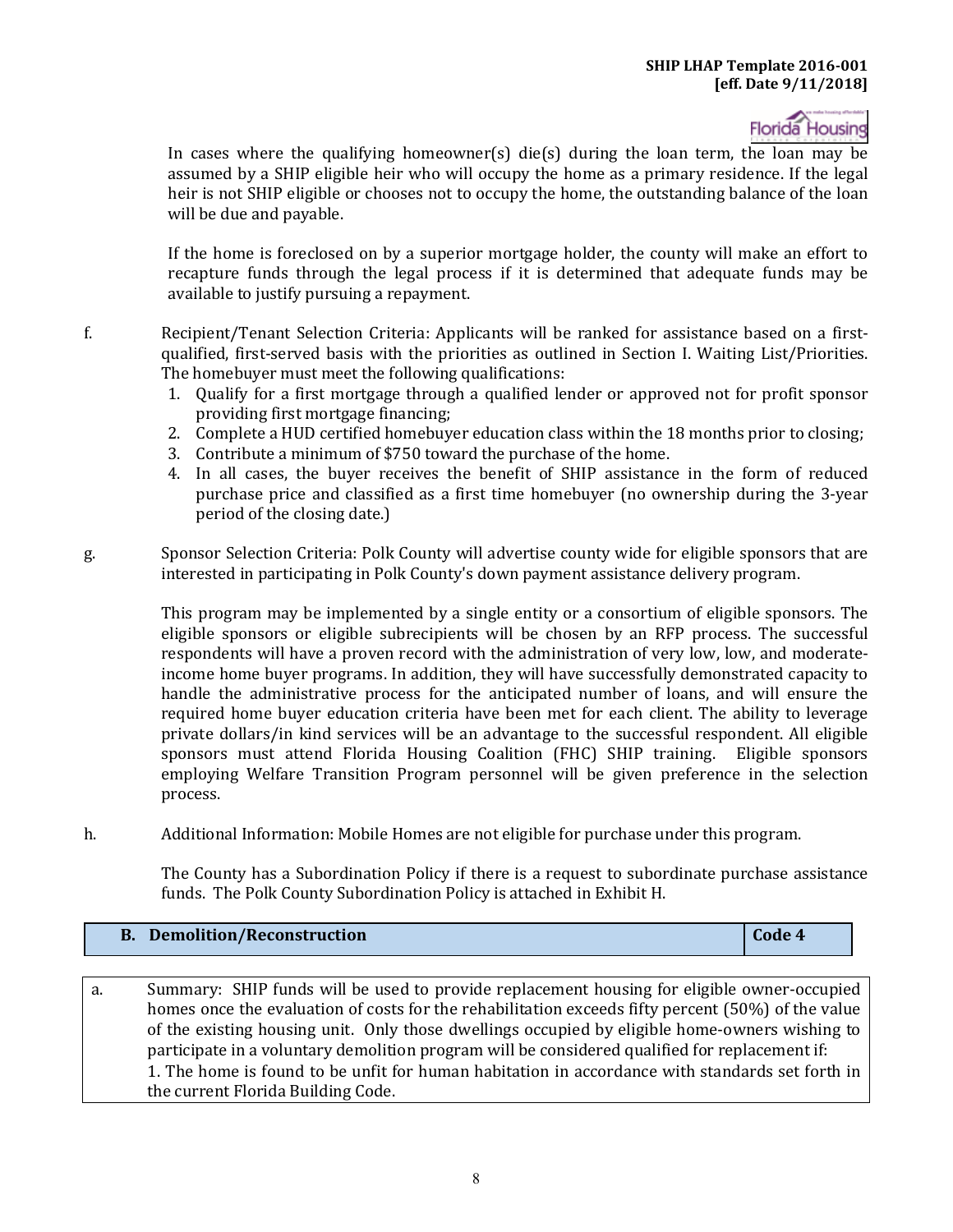2. The homeowner has owned and occupied the dwelling to be demolished for not less than 365 days prior to execution of such an agreement.

- b. Fiscal Years Covered: 2020-2021, 2021-2022, 2022-2023
- c. Income Categories to be served: Very low and low
- d. Maximum award: \$175,000
- e. Terms:
	- 1. Repayment deferred loan: Funds will be awarded as a deferred loan secured by a recorded subordinate mortgage and note.
	- 2. Interest Rate: 0%
	- 3. Years in loan term: 15 years.
	- 4. Forgiveness: Loan is forgiven at end of 15 years.
	- 5. Repayment: Not required as long as the loan is in good standing.
	- 6. Default: The loan will be determined to be in default if any of the following occurs during the Loan term: loss of homeowner's insurance, sale, transfer, or conveyance of property; conversion to a rental property; loss of homestead exemption status; failure to occupy the home as primary residence, or failure to pay property taxes. If any of these occur, the outstanding balance will be due and payable.

In cases where the qualifying homeowner(s) die(s) during the loan term, the loan may be assumed by a SHIP eligible heir who will occupy the home as a primary residence. If the legal heir is not SHIP eligible or chooses not to occupy the home, the outstanding balance of the loan will be due and payable.

- f. Recipient/Tenant Selection Criteria: Applicants will be ranked for assistance based on a firstqualified, first-served basis with the priorities as outlined in Section I. Waiting List/Priorities.
- g. Sponsor Selection Criteria: N/A
- h. Additional Information: Mobile homes and manufactured homes will not be eligible for assistance unless the owner agrees that the mobile/manufactured home will be removed from the site.

Applicants with existing mortgages on their homes are not eligible for this strategy. This assistance will be provided one time to the current home owner.

Homeowners assisted under this strategy will be required to obtain temporary housing on their own. Relocation funds and grant will be provided not to exceed \$9,000 per client. These soft costs are included in the maximum award amount and are granted to the borrower. Soft costs include permits, Ownership and Encumbrance Report, title commitment, and service delivery costs.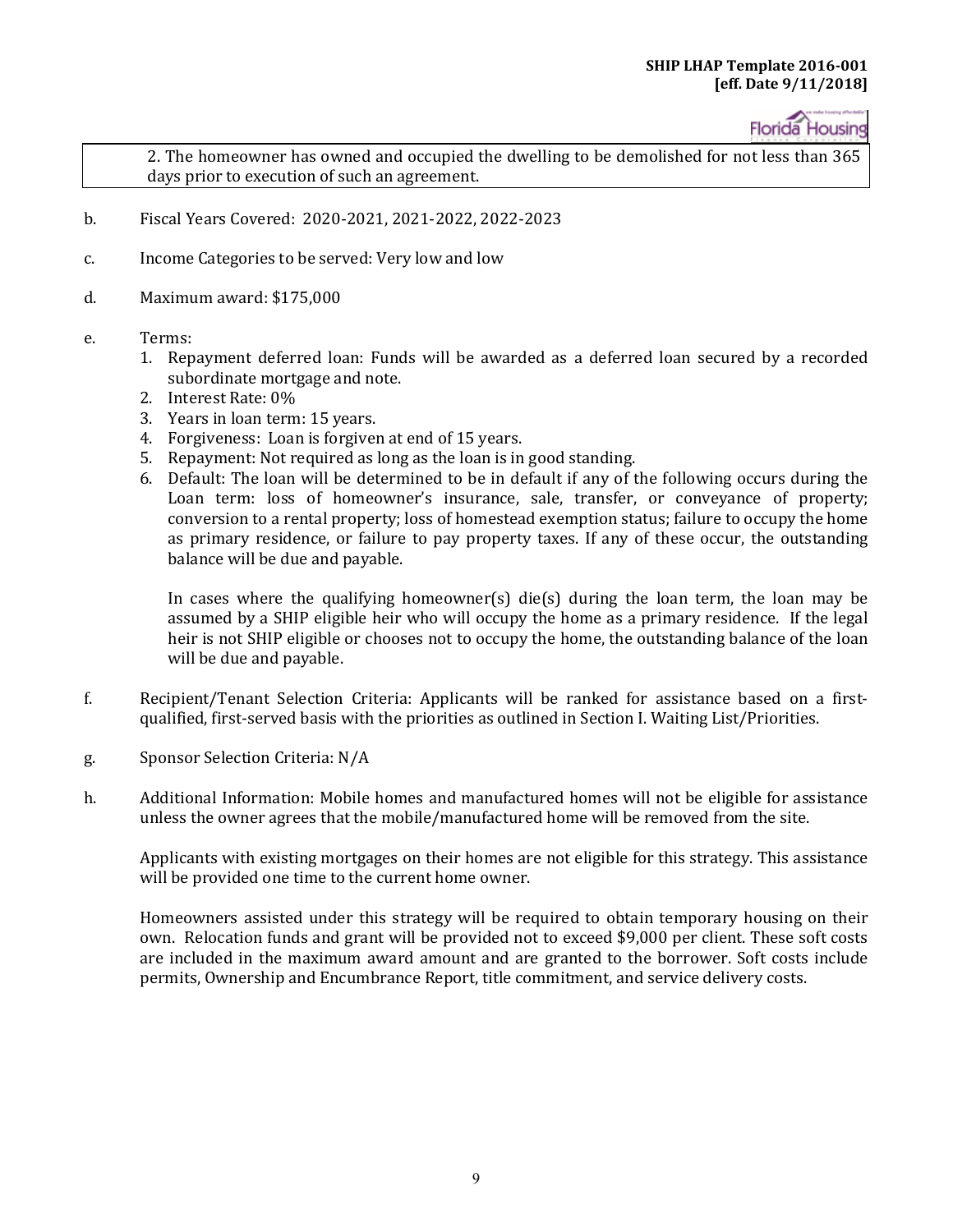#### **C.** Owner Occupied Rehabilitation **Code 3 Code 3 Code 3**

- a. Summary: SHIP funds will be awarded to households in need of repairs to correct code violations, health and safety issues, roofing systems (including soffit and fascia), septic tanks, wells and handicapped accessibility including ramps, grab bars, widen doors for access. This strategy has two levels Minor and Major Rehabilitation. The levels are based on the initial inspection/evaluation of the property and the estimated dollar amount of the work to be completed.
- b. Fiscal Years Covered: 2020-2021, 2021-2022, 2022-2023
- c. Income Categories to be served: Very low and low
- d. Maximum award: Minor Rehabilitation \$ 50,000 Major Rehabilitation \$110,000
- e. Terms:
	- loan secured by a recorded subordinate mortgage/note. **Soft costs are included in the**  1. Deferred loan/grant: Funds for Minor and Major Rehabilitation will be awarded as a deferred **maximum award above and are granted to the borrower.**
	- 2. Interest Rate: 0%
	- 3. Years in loan term:Minor rehab 5 years.
		- Major rehab 15 years
	- 4. Forgiveness: Minor rehab 5 years loan is forgiven at the end of the  $5<sup>th</sup>$  year.

Major rehab 15 years – loan is forgiven at the end of the  $15<sup>th</sup>$  year.

- 5. Repayment: Not required as long as the loan is in good standing.
- 6. Default: The loan will be determined to be in default if any of the following occurs during the Loan term: Loss of Homeowner's Insurance, sale, transfer, or conveyance of property; conversion to a rental property; loss of homestead exemption status; or failure to occupy the home as primary residence, failure to pay property taxes. If any of these occur, the outstanding balance will be due and payable. In cases where the qualifying homeowner(s) die(s) during the loan term, the loan may be assumed by a SHIP eligible heir who will occupy the home as a primary residence. If the legal heir is not SHIP eligible or chooses not to occupy the home, the outstanding balance of the loan will be due and payable.

If the home is foreclosed on by a superior mortgage holder, the county will make an effort to recapture funds through the legal process if it is determined that adequate funds may be available to justify pursuing a repayment.

A grant will be provided for project service delivery costs, permits, septic tank pump outs, recording fees, and any other project related costs as approved by the Housing Manager on a case by case basis. **Note Relocation funds apply only to the Major Rehabilitation Projects.**  Relocation funds and grant will be provided not to exceed \$8,000 per client. These **soft costs are included in the maximum award amount and are granted to the borrower.** 

f. Recipient/Tenant Selection Criteria: Applicants will be ranked for assistance based on a firstqualified, first-served basis with the priorities as outlined in Section I. Waiting List/Priorities.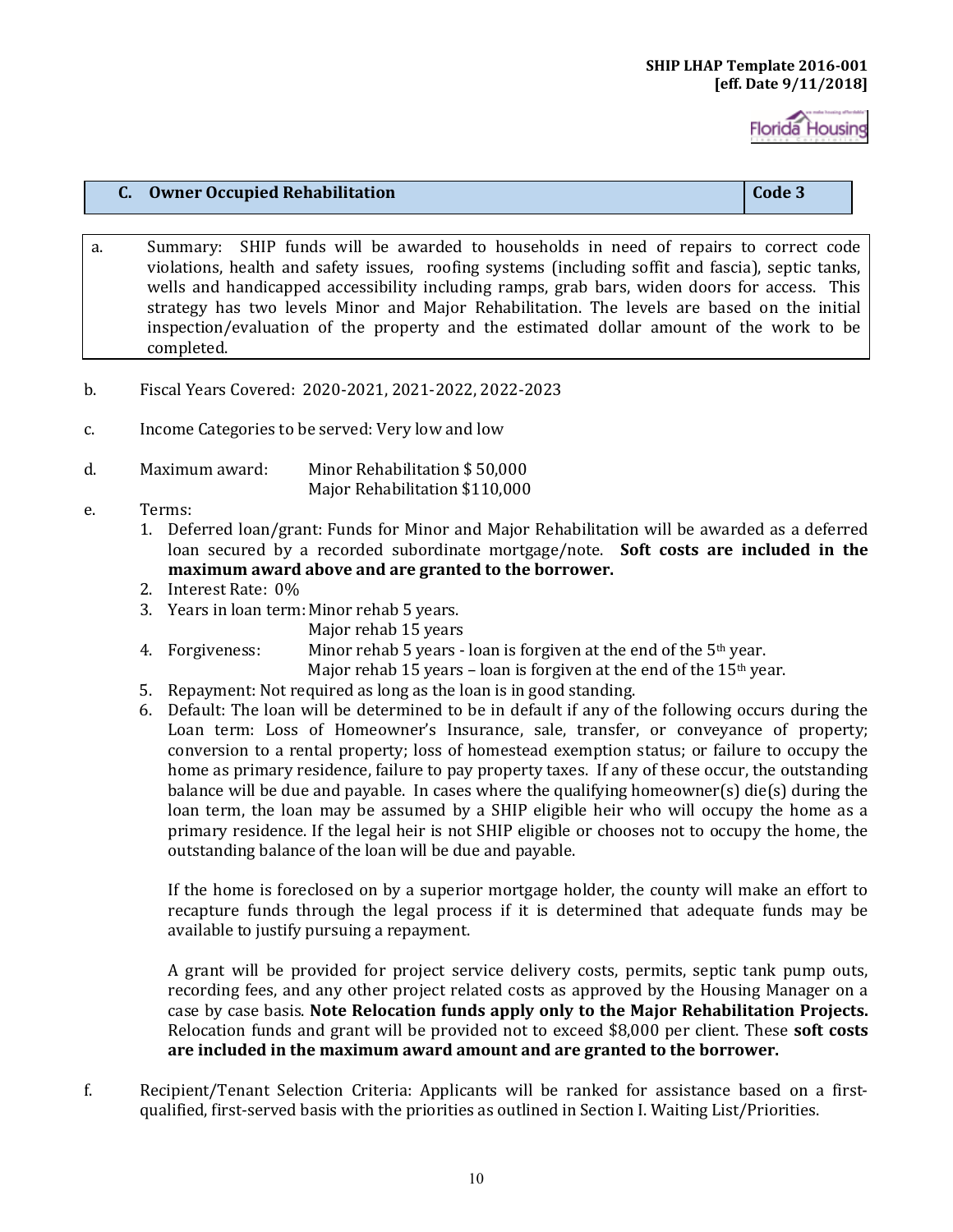

#### g. Sponsor Selection Criteria: N/A

 for households with special housing needs, as defined in the Florida Administrative Code Chapter h. Additional Information: Mobile and manufactured homes are not generally eligible for Owner Occupied Rehabilitation. However, if repairs are needed for the removal of architectural barriers 67-37.002 (21), in a mobile or manufactured home, for health and safety purposes, the case may be submitted to the Housing and Neighborhood Development Manager for review and approval. In accordance with SHIP guidelines, no more than 20 percent of SHIP funds may be used for assistance for mobile homes, which must have been constructed after June 1994 to be considered eligible housing. The mobile home must be installed by a State licensed company.

SHIP funds for this Strategy will be awarded (one time per three-year SHIP funding cycle). SHIP funds will be provided for payment of insurance deductibles for rehabilitation of homes covered under homeowner's insurance policies. These funds will be granted if under \$5,000.

#### **D. New Construction and Redevelopment-Homeownership Code 10**  $\cdot$  **Code 10**

- a. Summary: This strategy is designed to promote the acquisition and/or construction of affordable housing for homeownership opportunities and to promote infill housing. Developers will be required to submit proposals to provide housing that conforms to the County's proposal request specifications and housing plan. Eligible properties include single family homes, town homes and duplexes. All homes will be sold to eligible applicants.
- b. Fiscal Years Covered: 2020-2021, 2021-2022, 2022-2023
- c. Income Categories to be served: Very low, low and moderate
	- d. Maximum award: Developer: \$195,000 per unit.

Home Buyer: Subsidy \$35,000 very-low, \$25,000 low and \$15,000 moderate income households.

#### e. Terms:

- 1. Repayment loan/deferred loan/grant: Deferred loan/Grant: Developer Funds will be awarded to the Developer as a deferred loan secured by a recorded subordinate mortgage and note until conveyed to the buyer. Homebuyer - Funds will be awarded as a deferred loan secured by a recorded subordinate mortgage and note.
- 2. Interest Rate: Developer: 0%, Homebuyer: 0%
- 3. Years in loan term: Developer: Ends upon conveyance of property to a homebuyer, but not later than 18 months after the award. Homebuyer: 15 years on deferred loan.
- 4. Forgiveness: Developer: Forgiven upon conveyance to buyer if transferred with 18 months after the award. Homebuyer: Loan is forgiven at the end of the loan term 15 years.
- 5. Repayment: Not required as long as the loan is in good standing. Once the developer has completed and sold the house to an income eligible buyer, the proceeds from the sale of the property will be used to pay off 100 percent of the developer's loan for that property. A reasonable profit/fee (up to 15%) to the developer will be determined by the county. If all conditions are met, the county/lender will release the property or satisfy the mortgage. Homebuyer: Loan is forgiven at the end of the loan term 15 years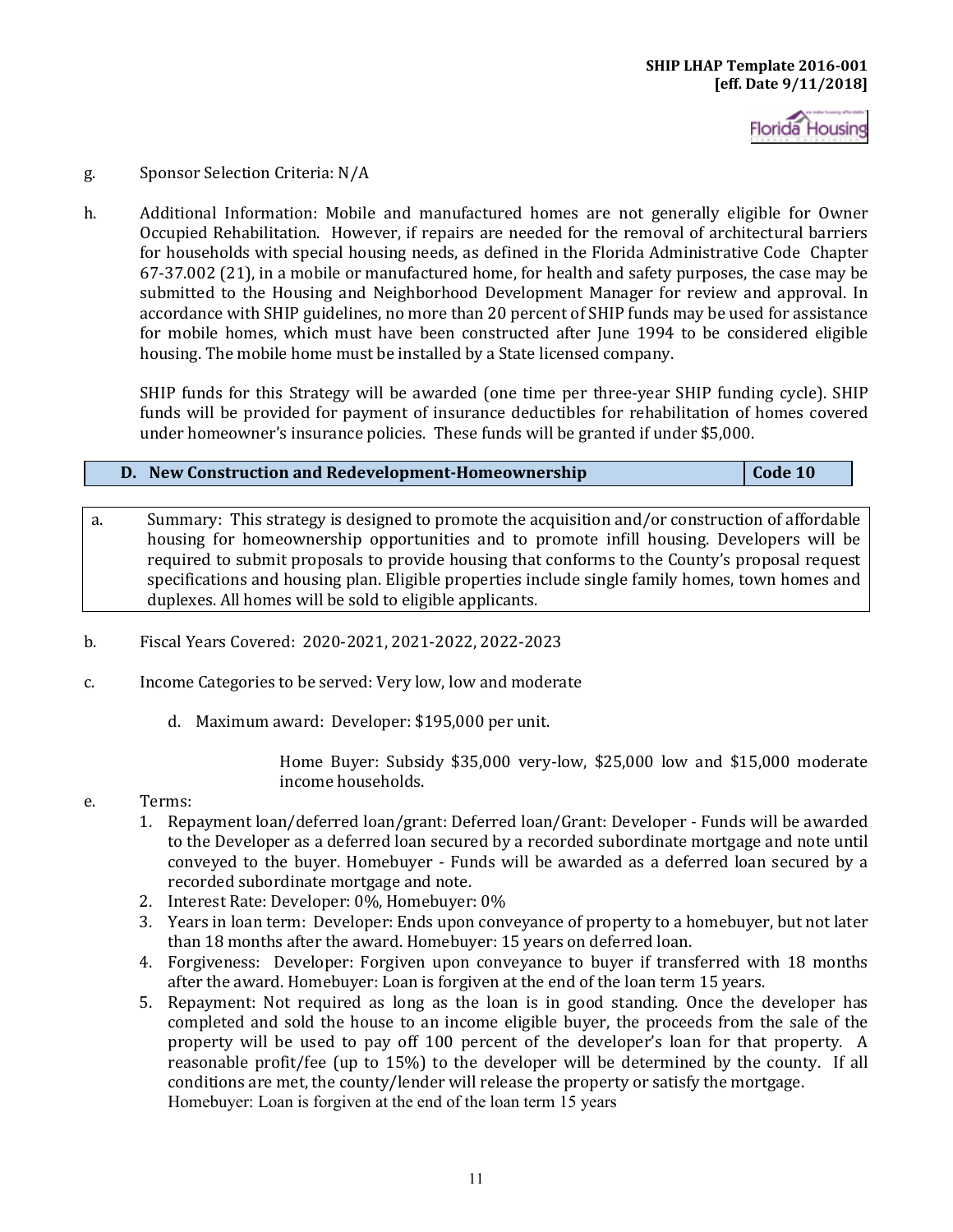Default: Developer: Failure on the part of the developer to receive a certificate of occupancy and transfer ownership to an income eligible buyer within 18 months of receiving the award will constitute a default.

Homebuyer: The loan will be determined to be in default if any of the following occurs during the loan term: sale, transfer, or conveyance of property; loss of homeowner's insurance; conversion to a rental property; loss of homestead exemption status; failure to occupy the home as primary residence; or failure to pay property taxes. If any of these occur, the outstanding balance will be due and payable.

In the event of default, which is defined as not meeting the occupancy, eligibility and/or ownership requirements, the County may foreclose to recover funds made available for assistance which is secured by a mortgage and note on the property. In cases where the qualifying homeowner(s) die(s) during the loan term, the loan may be assumed by a SHIP eligible heir who will occupy the home as a primary residence. If the legal heir is not SHIP eligible or chooses not to occupy the home, the outstanding balance of the loan will be due and payable.

If the home is foreclosed on by a superior mortgage holder, the County will make an effort to recapture funds through the legal process if it is determined that adequate funds may be available to justify pursuing a repayment.

- f. Recipient/Tenant Selection Criteria: For rehabilitated and new construction homeownership units, assistance will be provided on a first qualified, first served basis. The homebuyer must meet the following qualifications:<br>1. Oualify for a first mort
	- 1. Qualify for a first mortgage through a qualified lender or approved not for profit sponsor providing first mortgage financing;
	- 2. Complete a HUD certified homebuyer education class within the 18 months prior to closing;
	- 3. Contribute a minimum of \$750 toward the purchase of the home.<br>4. In all cases, the buver receives the benefit of SHIP assistance in
	- In all cases, the buyer receives the benefit of SHIP assistance in the form of reduced mortgage amount and classified as a first time homebuyer (no ownership during the 3 year period of the closing date.)
	- 5. Assistance cannot exceed 50% of the cost of the home including closing cost.<br>6. Based on need homebuver would be eligible for down payment assistance a
	- 6. Based on need homebuyer would be eligible for down payment assistance and closing cost. Assistance up to \$30,000 for very-low income buyers, \$20,000 for low income buyers and \$15,000 for moderate-income buyers. Loan is forgiven at the end of 5 years.
- g. Sponsor Selection Criteria: Request for proposals and/or open application process will be utilized to select a sponsor to implement these projects. Characteristics in determining the sponsor/developer may include, but not be limited to:
	- Capacity and capability to carry-out project;
	- Scale of Project/Utilization of Density Bonuses;
	- Experience in completing similar projects;
	- Recapture provisions; and
	- $\bullet$ Use of green building techniques.

12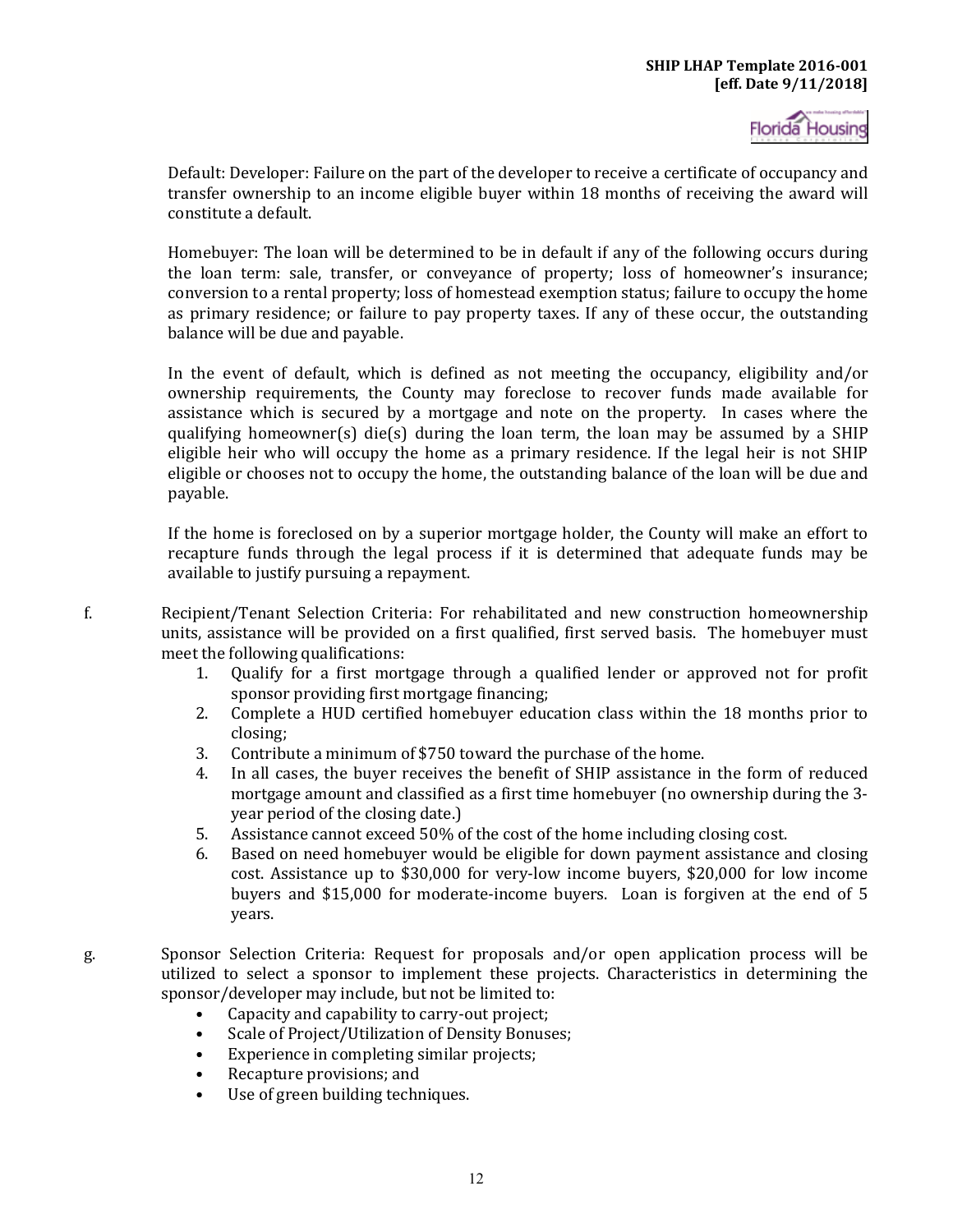#### h. Additional Information: N/A

#### **E.** Rental Development Code 14, 21

- a. Summary: Funds will be awarded to developers of affordable rental units that are awarded construction financing through other state or federal housing programs to construct or rehabilitate affordable rental units. This funding is intended to be used as gap financing required for the project. In cases where a smaller development (less than 50 units) is being proposed that includes Special Needs units, the county may choose to provide a larger amount of the overall construction financing.
- b. Fiscal Years Covered: 2020-2021, 2021-2022, 2022-2023
- c. Income Categories to be served: Very low, low and moderate
- d. Maximum award: \$30,000 maximum per rental unit. Project maximum: \$75,000 for developments over 50 units \$175,000 for developments with 50 units or less that includes Special Needs units.
- e. Terms: Repayment loan/deferred loan/grant: For for-profit developers, funds will be awarded as a loan secured by a recorded subordinate mortgage and note. For non-profit developers, funds will be awarded as a forgivable loan secured by a recorded subordinate mortgage and note.
	- 1. Interest Rate: The interest rate will be determined by type of developer requesting funds: a) 0% for Non-profit developers who are contributing additional sources of subsidy that will be leveraged with SHIP funds.

b) 1.5% for For-profit developers who are contributing additional sources of subsidy that will be leveraged with SHIP funds.

- c) 3% for For-profit developers who are not supplying additional subsidy funds.
- 2. Years in loan term: 30 years
- 3. Forgiveness: For non-profits, the loan is forgiven at the end of the term.
- 4. Repayment: For-profits, the loan is due and payable at the end of the term unless the county negotiates an extended loan term to secure affordable rental units in the best interest of the county's residents.
- 5. Default: For all awards, a default will be determined as: sale, transfer, or conveyance of property; conversion to another use; failure to maintain insurance on the units; failure to maintain standards for compliance as required by any of the funding sources. If any of these occur, the outstanding balance will be due and payable.
- f. Recipient/Tenant Selection Criteria: All applicants for residence in a SHIP-assisted unit must meet income qualifications of the program as determined and reported by the developer's management company for the development.
- g. Sponsor Selection Criteria: Developers will apply to the county through a RFA process that is open one time a year. The RFA will require proof of developer experience in providing affordable rental housing, proof of financial capacity, evidence of site control (or contract for sale), proof of ability to proceed once all funding is closed, and a housing unit design plan that meets with the county's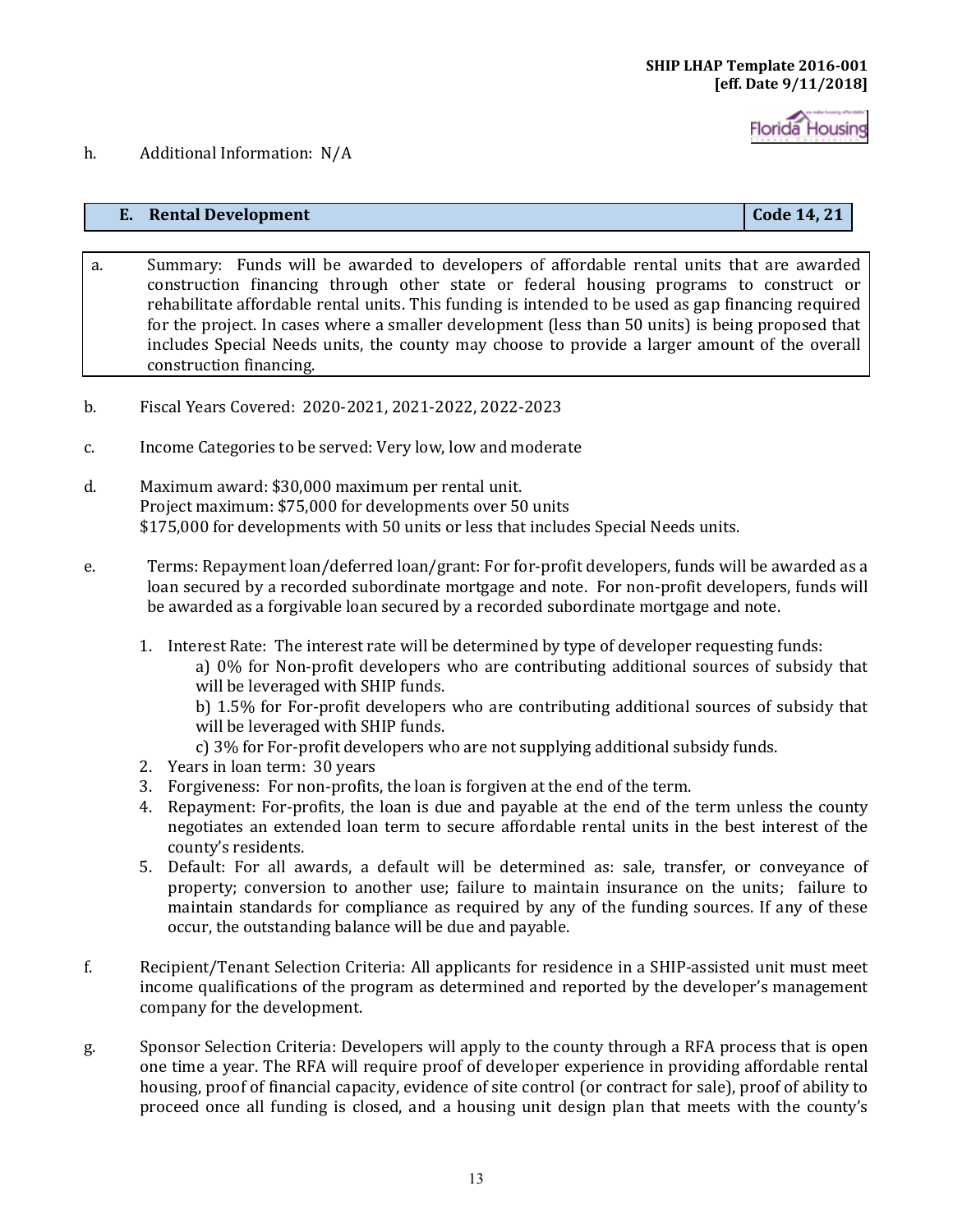

housing element in the Comprehensive Plan.

The county reserves the right to select developments that meet all the above requirements and:

- 1. Are in areas of immediate need due to lack of available units.
- 2. Propose to preserve and improve existing units.
- 3. Meet local preferences deemed essential by the County.

All funding awards will be subject to closing on other funding sources.

h. Additional Information: Developers will be required to meet compliance reporting requirements on the development necessary to meet the statutory requirements for monitoring of SHIP rental units.

| <b>Rapid Rehousing Assistance and Homeless Prevention-Rental</b> | Code 13, 23, 26 |
|------------------------------------------------------------------|-----------------|
|                                                                  |                 |
|                                                                  |                 |

- a. Summary: Funds will be awarded to renter households that are in need of assistance for: security and utility deposit assistance; and/or rent subsidies for up to 6 months. Provide eviction prevention assistance (up to three months) and/or rapid re-housing assistance
- b. Fiscal Years Covered: 2020-2021, 2021-2022, 2022-2023
- c. Income Categories to be served: Very low and low
- d. Maximum award: \$9,000

(up to six months).

- e. Terms:
	- 1. Repayment loan/deferred loan/grant: Funds will be awarded as a grant
	- 2. Interest Rate: N/A
	- 3. Years in loan term: N/A
	- 4. Forgiveness: N/A
	- 5. Repayment: N/A
	- 6. Default: N/A
- f. Recipient/Tenant Selection Criteria: Applicants who are homeless or at risk of homelessness (i.e., seeking eviction prevention) will be referred by the local Continuum of Care Coordinated Entry system, and be assisted on a first-qualified, first-served basis. Applicants with one or more special needs household members may apply directly to the CoC or may be referredto the CoC by a special needs service provider.
- g. Sponsor Selection Criteria: Polk County will issue a Request of Application (RFA) from eligible nonprofit subrecipient organizations interested in administering Polk County's Rapid Rehousing strategy. Selection criteria include experience managing similar programs, background information on many applicants (e.g., through the Homeless Management Information System), and capacity to provide housing stability counseling.
- h. Additional Information: To be eligible for Rapid Rehousing assistance, recipient must be homeless as defined in S. 420.621. Assistance as necessary to help individuals living in shelters or in places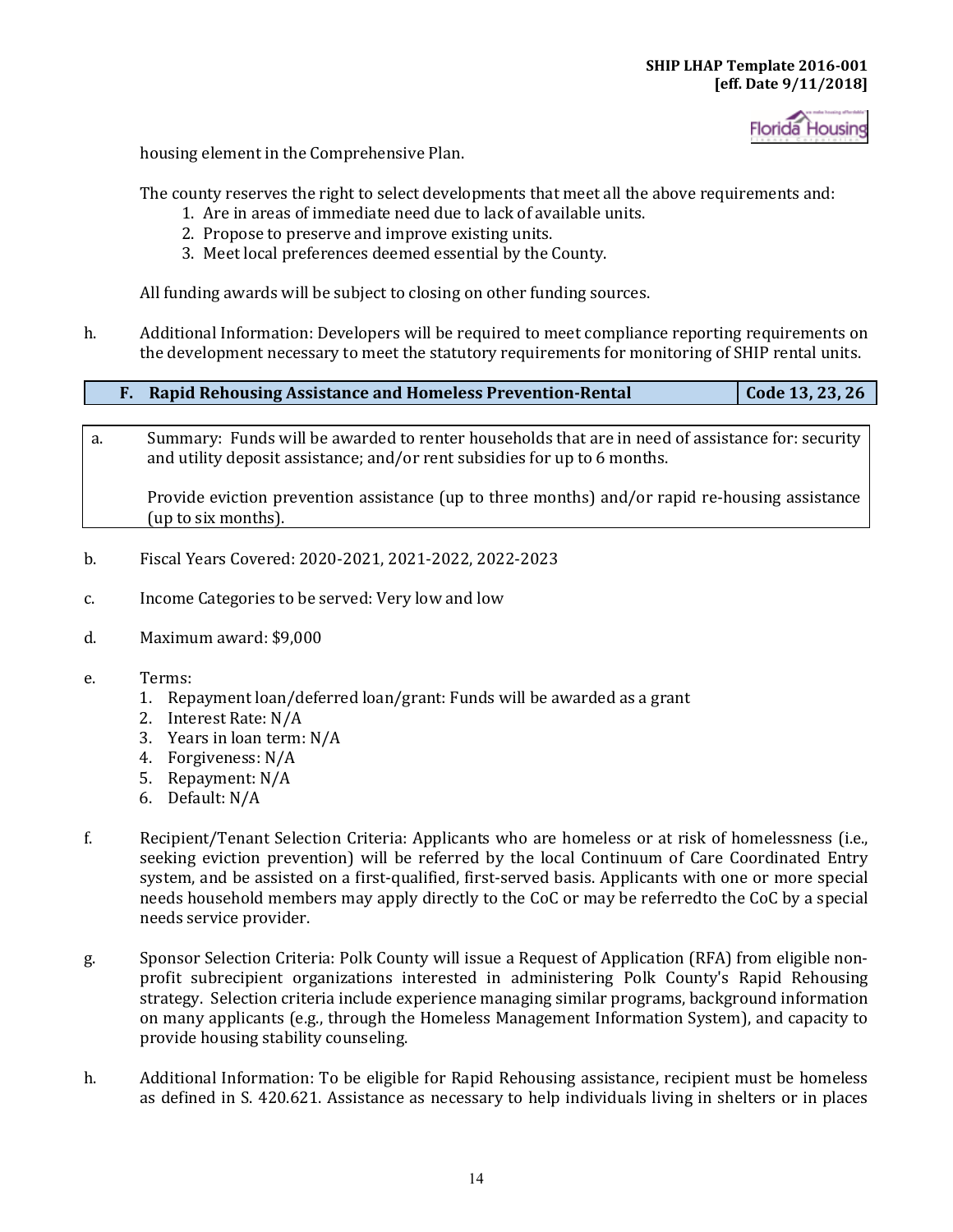

not meant for human habitation move as quickly as possible into permanent housing and achieve stability in that housing. Eligible costs may also include utilities, rental application fees, last month's rent, and payments.

Eviction prevention will be provided to households who have fallen behind on their rent and have received an eviction notice. The recipients must show that they are able to continue making the monthly rental payments. Eligible reasons for falling behind on rent are as follows:

- Involuntary loss in pay due to unemployment/underemployment
- Divorce/separation resulting in a temporary loss in income
- Death of a spouse resulting in a loss in income
- Sudden, unforeseen medical payments
- Involuntary loss of verifiable income from other sources (temporary or permanent)

#### **G.** Foreclosure Prevention **Code 7 Code 7 Code 7**

- a. Summary: Funds will be awarded to qualified homeowners to retain their home by preventing foreclosure action on the first mortgage. Applicants must be delinquent at least one full mortgage payments but no more than six months in arrears.
- b. Fiscal Years Covered: 2020-2021, 2021-2022, 2022-2023
- c. Income Categories to be served: Very low and low
- d. Maximum award: \$12,000
- e. Terms:<br>1. R
	- Repayment loan/deferred loan/grant: Funds will be awarded as a deferred loan secured by a recorded subordinate mortgage and note.
	- 2. Interest Rate: 0%<br>3. Years in loan term
	- 3. Years in loan term: 5 years<br>4. Forgiveness: Loan is forgive
	- 4. Forgiveness: Loan is forgiven at the end of the  $5<sup>th</sup>$  year.<br>5. Repayment: Not required as long as the loan is in good
	- 5. Repayment: Not required as long as the loan is in good standing.<br>6. Default: The loan will be determined to be in default if any of th
	- 6. Default: The loan will be determined to be in default if any of the following occurs during the Loan term: sale, transfer, or conveyance of property; conversion to a rental property; loss of homestead exemption status; or failure to occupy the home as primary residence, failure to pay property taxes. If any of these occur, the outstanding balance will be due and payable.

If the home is foreclosed on by a superior mortgage holder, the county will make an effort to recapture funds through the legal process if it is determined that adequate funds may be available to justify pursuing a repayment.

- f. Recipient/Tenant Selection Criteria: This strategy is designed to assist individuals who have fully amortizing mortgage. Assistance will provided only **one time** to applicants on a first qualified, first served basis. The homebuyer must meet the following qualifications:
	- holder. 1. Applicants must provide proof of arrearage in the form of notification from the mortgage
	- 2. Applicants must provide evidence of the hardship that caused the nonpayment of their mortgage. Eligible reasons are: loss of employment, sudden medical expenses, divorce or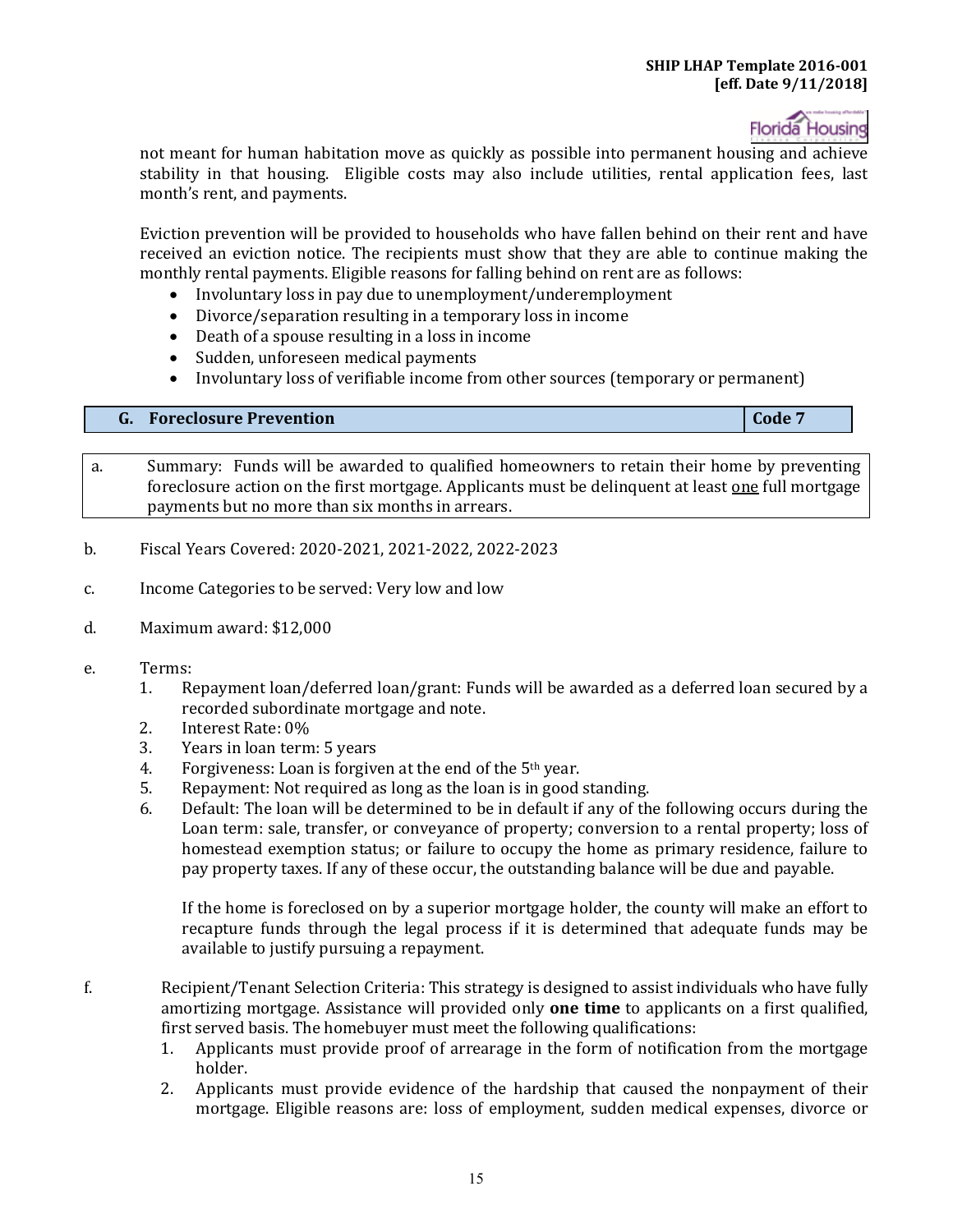

separation, death in the immediate family and unforeseen home repairs bills.

- 3. Applicants must submit current income analysis, credit history, and employment history.<br>4. Applicants must attend and complete a budget, credit, or debt reduction course through
- 4. Applicants must attend and complete a budget, credit, or debt reduction course through a HUD approved counseling agency.
- 5. Applicants must provide written evidence of the ability to resume making monthly payments after the assistance is provided, which included an explanation of how the hardship has been overcome and a budget plan approved by the counseling agency.
- g. Sponsor Selection Criteria: N/A
- h. Additional Information: Property shall have no other liens other than the first mortgage or grant lien to include SHIP, CDBG or NSP. No assistance will be provided to any property whose home is in the process of foreclosure.

This program is subject to fund availability and may not be awarded every fiscal year.

| Disaster Assistance | Code 5, 16 |
|---------------------|------------|
|---------------------|------------|

- encumbered or with additional disaster funds allocated by Florida Housing Finance Corporation. a. Summary: The Disaster Strategy provides assistance to households following a disaster as declared by the President of the United States or Governor of the State of Florida. This strategy will only be implemented in the event of a disaster using any funds that have not yet been SHIP disaster funds may be used for items such as, but not limited to:
	- (a) Purchase of emergency supplies for eligible households to weatherproof damaged homes;

(b) Interim repairs to avoid further damage; tree and debris removal required to make the individual housing unit habitable;

(c) Construction of wells or repair of existing wells where public water is not available;

(d) Payment of insurance deductibles for rehabilitation of homes covered under homeowners' insurance policies; (Granted if under \$5,000)

(e) Security deposit for eligible recipients that have been displaced from their homes due to disaster;

(f) Rental assistance for eligible recipients that have been displaced from their homes due to disaster.

(g) Strategies included in the approved LHAP that benefit applicants directly affected by the declared disaster.

(h) Other activities as proposed by the county and approved by Florida Housing.

- b. Fiscal Years Covered: 2020-2021, 2021-2022, 2022-2023
- c. Income Categories to be served: Very low, low and moderate
- d. Maximum award: \$50,000
- e. Terms:
	- 1. Deferred loan/grant: All SHIP funds provided to eligible households will be in the form of a deferred payment loan secured by a recorded mortgage and note.
	- 2. Interest Rate: 0 %
	- 3. Years in loan term: 5 years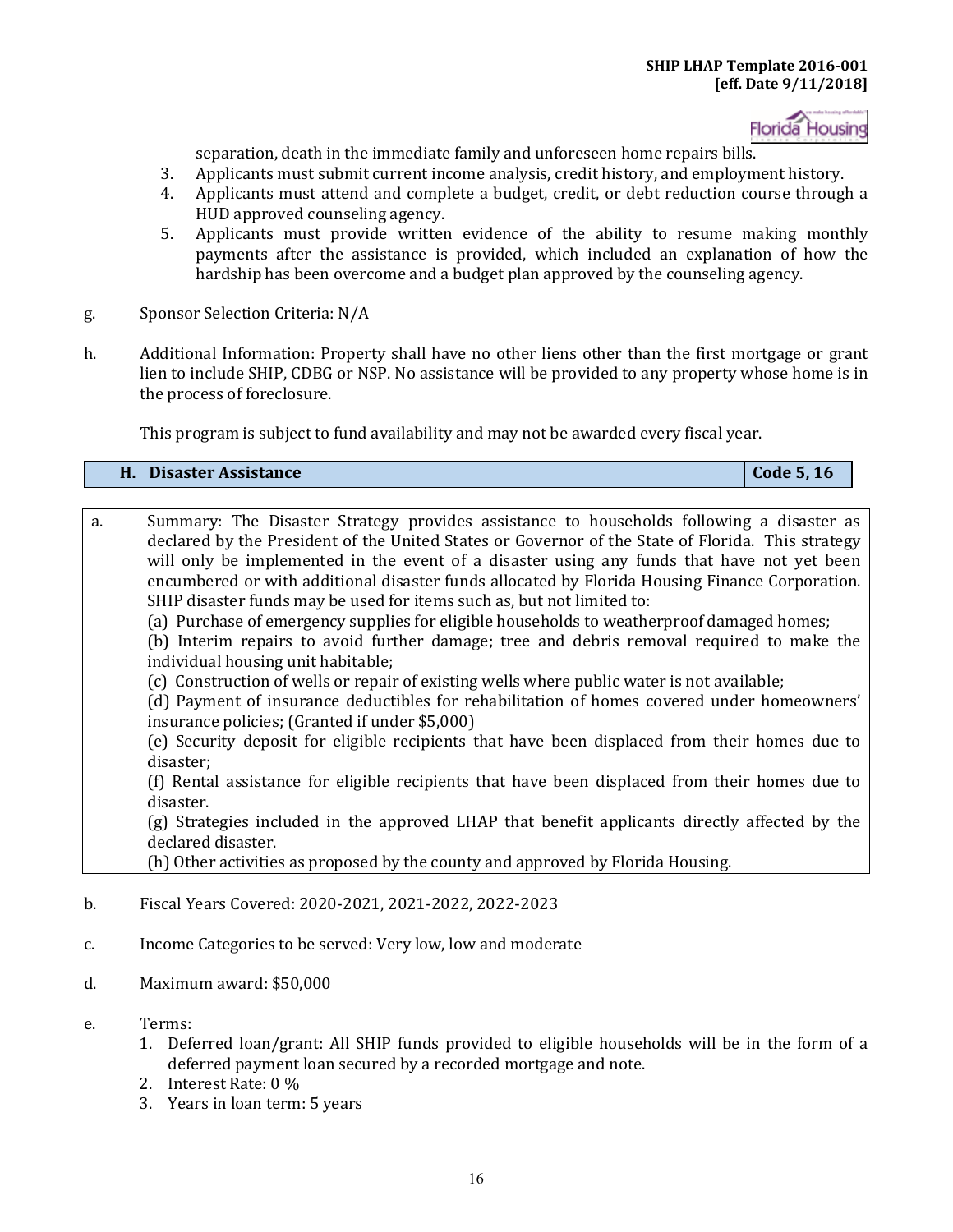

- 4. Forgiveness: Loan is forgiven at the end of the  $5<sup>th</sup>$  year.
- 5. Repayment: Not required as long as the loan is in good standing.
- 6. Default: The loan will be determined to be in default if any of the following occurs during the Loan term: loss of homeowner's insurance, sale, transfer, or conveyance of property; conversion to a rental property; loss of homestead exemption status; failure to occupy the home as primary residence, or failure to pay property taxes. If any of these occur, the outstanding balance will be due and payable.

In cases where the qualifying homeowner(s) die(s) during the loan term, the loan may be assumed by a SHIP eligible heir who will occupy the home as a primary residence. If the legal heir is not SHIP eligible or chooses not to occupy the home, the outstanding balance of the loan will be due and payable.

A grant may be provided for project service delivery costs, permits, septic tank pump outs, recording fees, and any other project related costs as approved by the Housing Manager.

- f. Recipient/Tenant Selection Criteria: First qualified, first served (1) Priority shall be given to persons who have special housing needs and individuals or household that qualify as Elderly as defined in 420.503, F.S.
- g. Sponsor Selection Criteria: N/A
- h. Additional Information: An applicant requesting an emergency repair will be required to:

1. Allow the rehabilitation specialist to access the home for an inspection to determine the need for the repair.

2. Provide proof of homeowner's insurance policy and any proof whether or not the insurance will cover any part of the repair.

Mobile homes will not be eligible for assistance. However, if there is an emergency accessibility hardship case involving a manufactured home, it will be evaluated based on the merits of the hardship claim, supporting documentation, as well as, the amount of assistance needed and is subject to HND management approval. Total funding for such hardship cases will not exceed the 20% of SHIP funds per Florida statutes.

#### **III. LHAP Incentive Strategies**

In addition to the **required Incentive Strategy A and Strategy B**, include all adopted incentives with the policies and procedures used for implementation as provided in Section 420.9076, F.S.:

### A. Name of the Strategy: **Expedited Permitting**

Permits as defined in s. 163.3177 (6) (f) (3) for affordable housing projects are expedited to a greater degree than other projects.

Provide a description of the procedures used to implement this strategy: Polk County began implementation of expedited permitting for affordable housing in 1998. Building permits for single-family homes are issued the same day, while multi-family building permits may be processed within three (3) business days. Site construction plan review for affordable housing developments is 10 working days and plat review times are also 10 working days.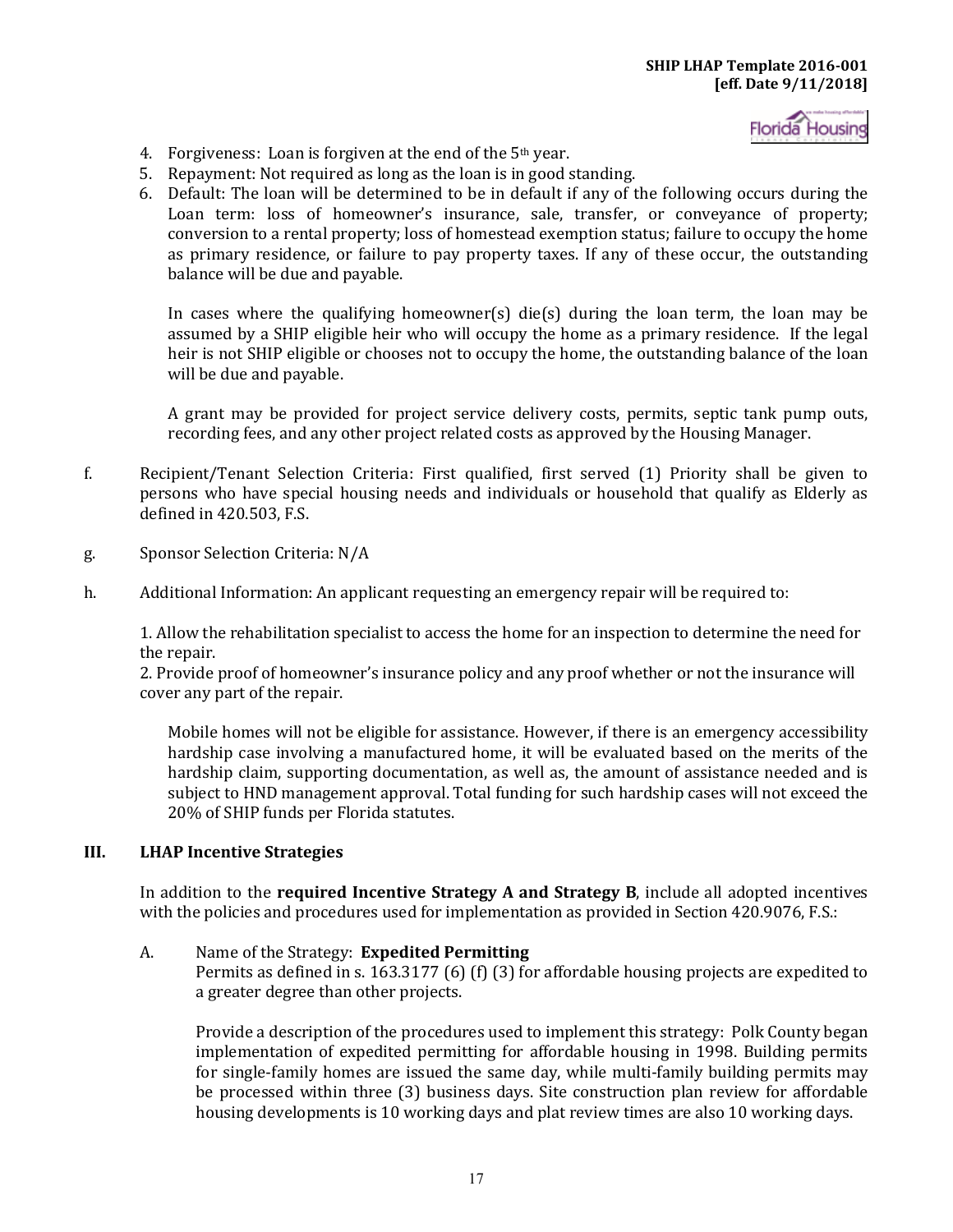

### B. Name of the Strategy: **Ongoing Review Process**

An ongoing process for review of local policies, ordinances, regulations and plan provisions that increase the cost of housing prior to their adoption.

Provide a description of the procedures used to implement this strategy: Polk County HND staff coordinates with other County departments regarding ordinances or regulations impacting affordable housing. Staff provides reports and updates to the AHAC for review and discussion at their regularly scheduled meetings. The AHAC provides staff with input and recommendations and HND prepares various reports for Polk County Board of County Commissioners (BoCC) consideration. Plan reviews are now conducted electronically through Project Dox.

C. Other Incentive Strategies Adopted:

### Name of Strategy: **Waiver of Impact Fees**

 **a. Established policy and procedures:** Very low, low- and moderate-income eligible homebuyers may be eligible for impact fee waivers. Polk County has adopted Ordinance 07- 18, as amended by Ordinances 07-35 and 07-40, which provides for the imposition of impact fees within the county, establishes certain exemptions for such impact fees, and sets forth the criteria for those exemptions.

Polk County Impact Fee Ordinance Section 2.06 Exemptions states the following:

#### **SECTION 2.06 EXEMPTIONS**

Any Residential Construction that qualifies as Affordable Housing and meets the following requirements:

a. Any Person seeking an Affordable Housing exemption for an owner-occupied residential construction shall file with the County Manager an Application for Exemption prior to the Impact Fee payment date pursuant to Section 2.01 for the proposed Residential Construction. The Application for Exemption shall contain the following:

- i. The name and address of the Owner;
- ii. The legal description of the Residential Construction;
- iii. The proposed selling price or the proposed rental price, as applicable;
- Housing and that it shall be occupied by Low Income Persons or Very-Low-Income iv. A notarized affidavit affirming that the Residential Construction qualifies as Affordable Persons;
- v. Evidence that the Residential Construction is part of a multi-family project, which is funded by a governmental affordable housing program, if applicable.
- vi. A copy of a fully executed and recordable lien upon the property in the amount of the Impact Fees waived hereunder and that requires the payment of the waived Impact Fees in the event the Residential Construction fails to meet the requirements of Affordable Housing as provided herein and as further set forth below.

b. For Residential Construction to receive an Affordable Housing exemption it must meet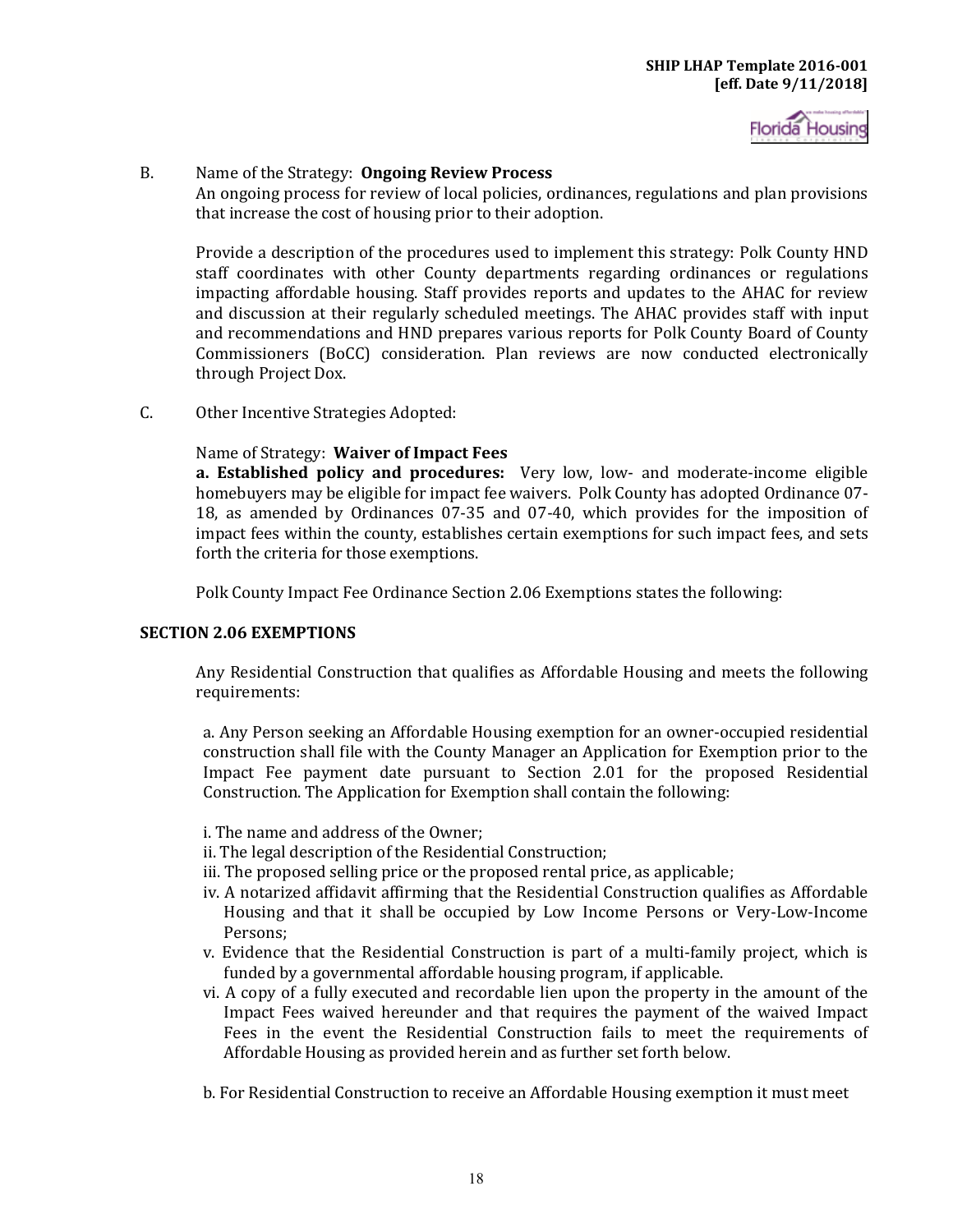all the restrictions of Affordable Housing as provided herein and these restrictions must continue for a period of at least seven (7) years from the date of issuance of a Certificate of Occupancy. Such restrictions must either be contained within the deed for the Residential Construction; the terms, restrictions and conditions of a direct government grant or subsidy that will fund the Residential Construction; or within the terms of a development agreement between the County and the Owner.

c. If the Residential Construction meets the requirements for an Affordable Housing exemption, the County Manager shall issue an exemption. The exemption shall be presented in lieu of payment of the Impact Fees.

d. The amount of the Impact Fees shall not be increased to replace any revenue lost due to the Affordable Housing Exemption.

e. In the event the Residential Dwelling Unit fails to meet the restrictions of Affordable Housing as provided herein within the 7-year period following the issuance of the Certificate of Occupancy such that the property no longer qualifies as Affordable Housing and is no longer occupied by Low-Income Persons or Very-Low-Income Persons, the Impact Fees in effect at the time of the change in circumstances shall be immediately due.

Polk County Impact fee Ordinance Section 2.09 Workforce Housing Impact Fee Mitigation states the following:

To be eligible for a Workforce Housing Impact Fee Mitigation, the Residential Construction must qualify as Workforce Housing and meet the following requirements:

1. Any Person seeking a Workforce Housing Impact Fee Mitigation for an Owner-occupied Residential Construction shall file with the County Manager a Polk County Impact Fee Mitigation Application for Workforce Housing prior to receiving a Certificate of Occupancy for the proposed Residential Construction. The Application shall contain the following:

- a. The name and address of the Owner;
- b. The legal description of the Residential Construction;
- c. The proposed selling price of the Residential Construction;
- d. A notarized *affidavit* affirming that the Residential Construction qualifies as Workforce Housing and that it shall be occupied by Moderate Income Persons;
- e. Evidence that the Residential Construction shall be occupied as the legal homestead of the Owner;
- f. A fully executed and recordable lien upon the Residential Construction in the amount of the Impact Fees mitigated here under and that contains a due on sale clause requiring the payment of the mitigated Impact Fees in the event the Residential Construction is sold within seven (7) years from the date of the issuance of a Certificate of Occupancy and no longer qualifies as Workforce Housing. Such lien shall have priority over all other liens except for taxes and other governmental liens and assessments.
- 2. Any Person seeking a Workforce Housing Impact Fee Mitigation for a rental Residential Construction located within a qualifying multi-family rental project shall file with the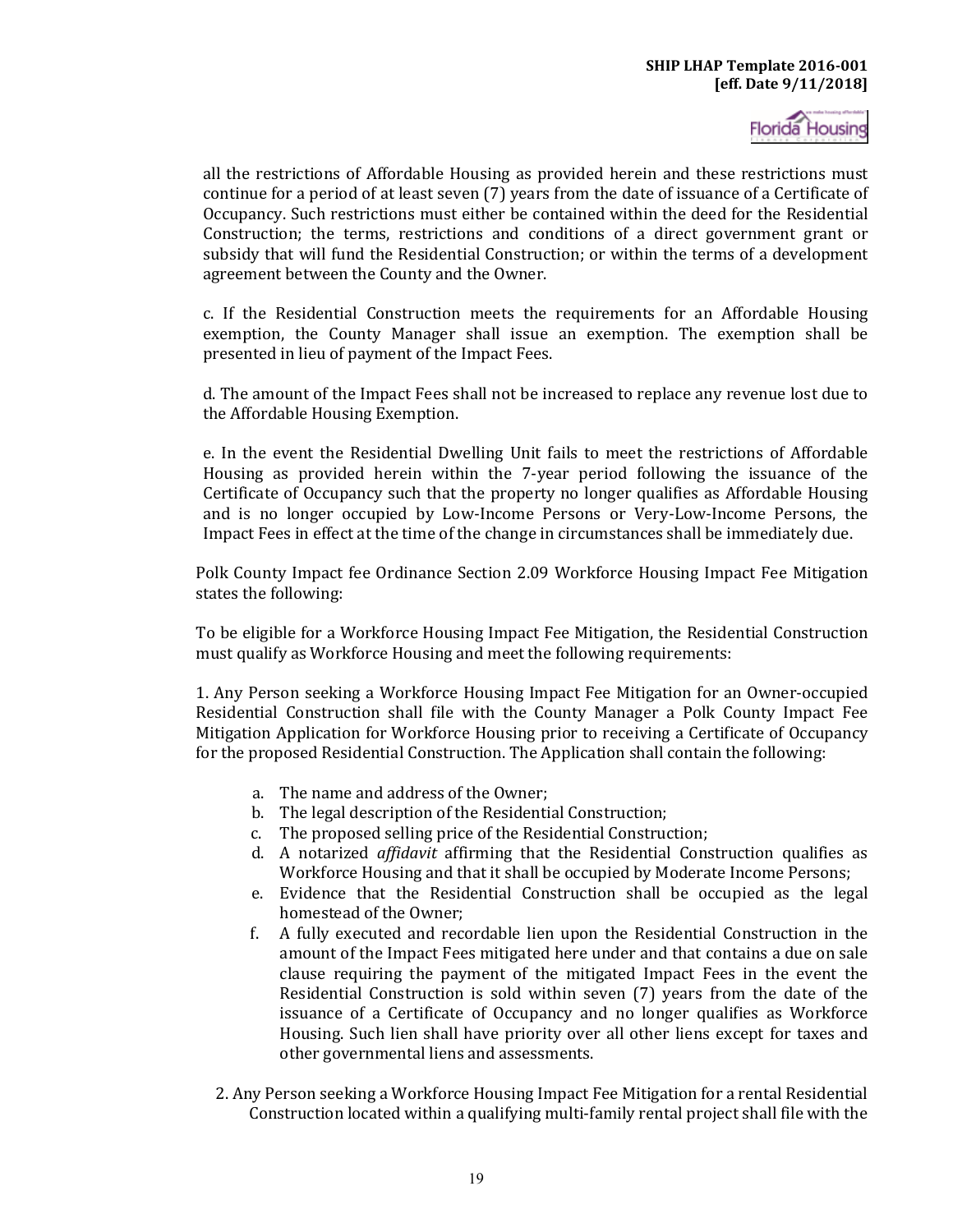

County Manager a Polk County Impact Fee Mitigation Application for Workforce Housing prior to receiving a Certificate of Occupancy for the proposed Residential Construction. The Application shall contain the following:

- a. The name and address of the Owner;
- b. The legal description of the Residential Construction;<br>c. The proposed rental rates:
- The proposed rental rates;
- d. Evidence that the Residential Construction shall be occupied by Moderate Income Persons;
- e. Evidence that the Residential Construction is part of a multi-family project, which is funded by a governmental affordable housing program; and
- f. A copy of a fully executed and recordable lien upon the Residential Construction in the amount of the Impact Fees mitigated hereunder and that requires the payment of the mitigated Impact Fees in the event the Residential Construction fails to meet the restrictions of Workforce Housing as provided herein within the 7-year period following the issuance of the Certificate of Occupancy such that the property no longer qualifies as Workforce Housing and is no longer occupied by Moderate Income Persons. Such lien shall have priority over all other liens except for taxes and other governmental liens and assessments.

 Mitigation in the amount of 50% of the Impact Fees due for such Residential Construction, 3. If the Residential Construction meets the requirements above for Owner occupied or rental Workforce Housing, it shall be eligible to receive a Workforce Housing Impact Fee subject to the limitations on mitigation availability pursuant to paragraph G below.

4. When granted a Workforce Housing Impact Fee Mitigation, the Applicant shall annually submit to the County by December 31 a report demonstrating its continued eligibility for the Workforce Housing Impact Fee Mitigation. In the event the Residential Construction fails to meet the restrictions of the Workforce Housing Impact Fee Mitigation as provided herein within the 7-year period following the issuance of the Certificate of Occupancy such that the property no longer qualifies as Workforce Housing and is no longer occupied by Moderate-Income Persons, the mitigated Impact Fee amount shall be immediately due and payable.

5. Any Applicant or Owner who submits an Application for Workforce Housing Impact Fee Mitigation pursuant to this Section and desires the immediate issuance of a Certificate of Occupancy prior to approval of the application shall pay prior to the issuance of the Certificate of Occupancy the Impact Fees imposed herein or pursuant to an Annual Rate Resolution. Any difference between the amount paid and the amount due, should the County Manager approve and accept the application, shall be refunded to the Applicant or Owner.

F. The amount of the Impact Fees shall not be increased to replace any revenue lost due to the Workforce Housing Mitigation Program.

G. To provide certainty for annual budgeting and capital improvement planning for the Capital Facilities, the total amount of Workforce Housing Impact Fee Mitigation granted pursuant to this Section shall not exceed \$250,000 in any fiscal year, without the direction and approval of the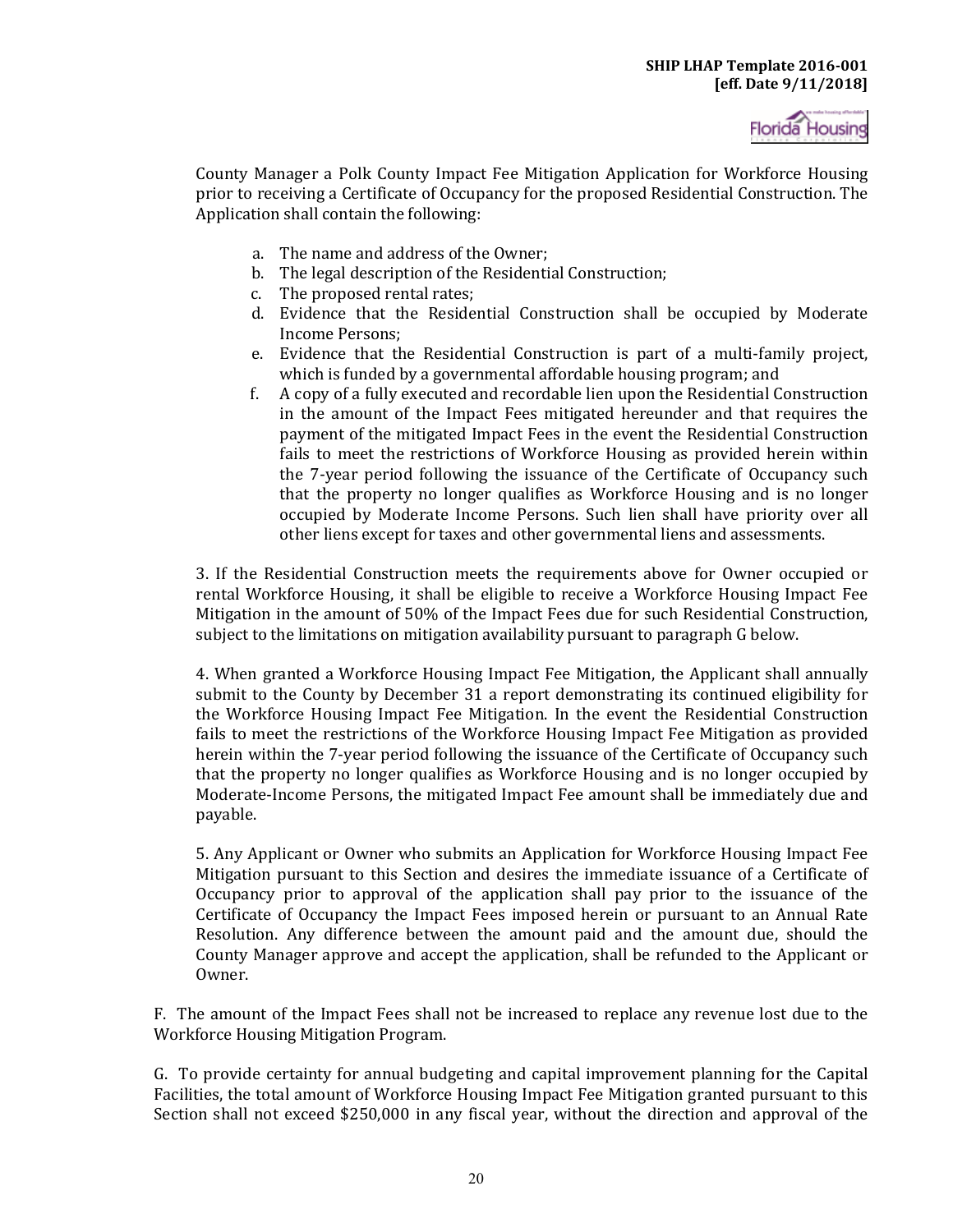Board.

### Name of Strategy: **Inventory of Publicly Owned Land Suitable for Affordable Housing**

 **a. Established policy and procedures:** Polk County maintains a list of properties that are suitable for affordable housing and open to public sale. This inventory list is available on the County website and is a tool that can be used by interested developers to encourage increased production of affordable housing.

#### Name of Strategy**: The Support of Development near Transportation Hubs, Employment Centers and Mixed-Use Developments**

**a. Established policy and procedures:** The Polk County Comprehensive Plan encourages development to locate near transportation hubs, major employment centers and promotes mixed use- developments. The goal of the Polk County Comprehensive Plan is "To achieve an economically viable, efficient, safe, quality-living environment, through balanced and compact growth, compatible land use patterns, and wise use of economic and physical resources, while protecting and the natural environment".

In addition, the Polk County Comprehensive Plan discourages urban sprawl and outlines criteria to follow when determining the appropriateness of establishing or expanding any land use or development area, in accordance with the Florida Administrative Code. The Urban Sprawl Criteria are outlined in Policy 2.102-A10 of the Polk County Comprehensive Plan.

Policy 2.102-A11: Urban Sprawl Criteria In accordance with Rule 9J-5.006(5) of the Florida Administrative Code, Polk County will discourage the proliferation of urban sprawl by use of the following criteria when determining the appropriateness of establishing or expanding any land use or development area. The analysis must ask whether or not the proposed plan amendment:

a. Promotes allows or designates for development substantial areas of the jurisdiction to develop as low-intensity, low-density, or single-use development or uses in excess of demonstrated need.

b. Promotes, allows or designates significant amounts of urban development to occur in rural areas at substantial distances from existing urban areas while leaping over undeveloped lands which are available and suitable for development.

c. Promotes, allows or designates urban development in radial, strip isolated or ribbon patterns generally emanating from existing urban developments.

d. As a result of premature or poorly planned conversion of rural land to other uses, fails to adequately protect and conserve natural resources, such as, wetlands, floodplains, native vegetation, environmentally sensitive areas, natural shorelines, beaches, bays, estuarine system and other natural systems.

e. Fails to adequately protect adjacent agricultural areas and activities including Silviculture and active agricultural and Silvicultural activities as well as passive agricultural activities and dormant, unique and prime farmlands and soils.

f. Fails to maximize use of existing public facilities and services.